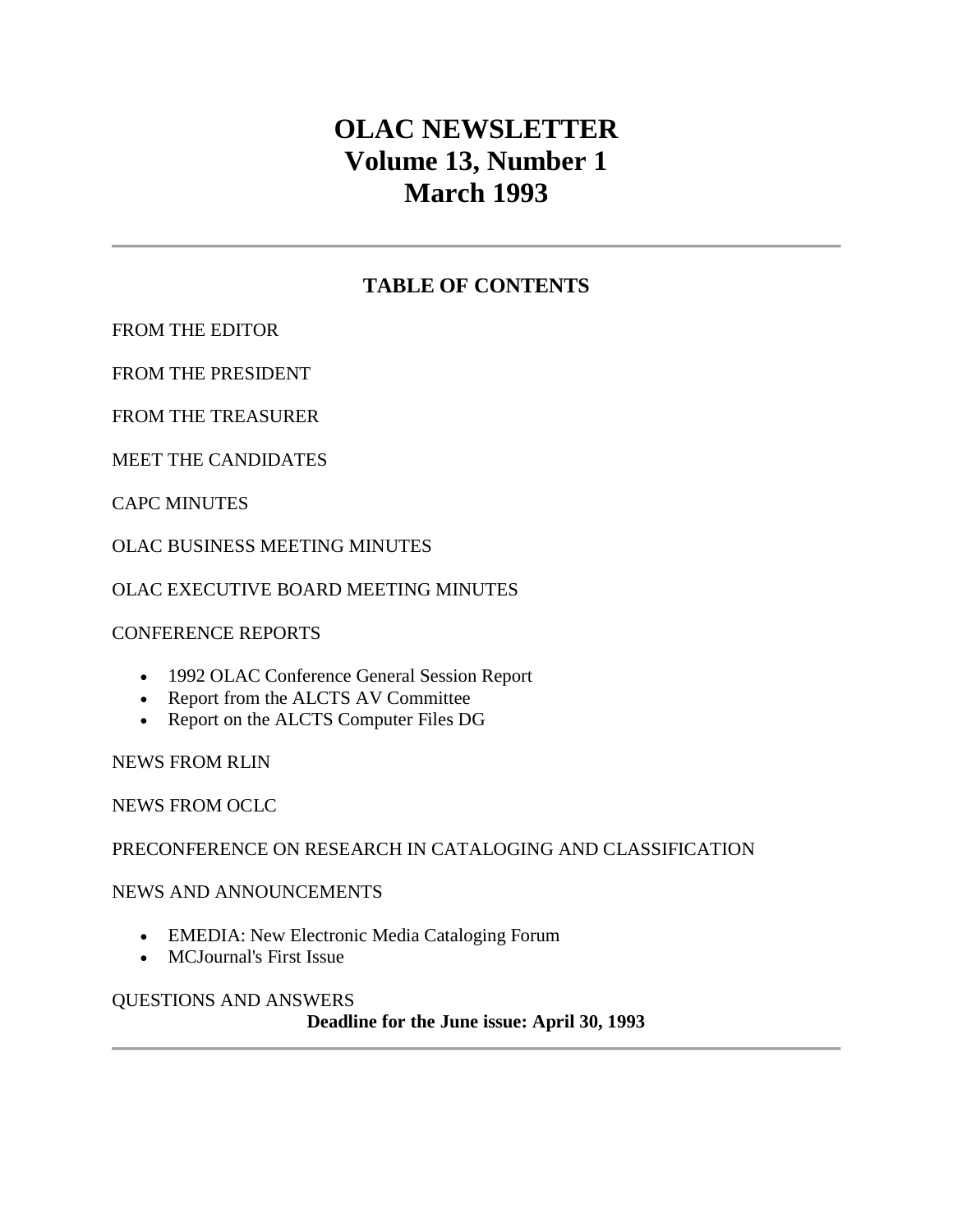### **FROM THE EDITOR Sue Neumeister**

We have another BIG issue full of important information including the Index for Volume 11-12 of the Newsletter. Our thanks go to Cathy Leonardi for compiling this useful tool.

Due to the lateness of the ALA Midwinter this year (and my deadline), only a few of the [conference reports](http://ublib.buffalo.edu/libraries/units/cts/olac/newsletters/march93.html#reports) appear in this issue. The rest of the reports (CC:DA, MARBI, MOUG) will appear in the [June issue.](http://ublib.buffalo.edu/libraries/units/cts/olac/newsletters/june93.html#reports)

Please note that the deadline to send comments to Laurel Jizba regarding the draft document Guidelines for Bibliographic Description of Interactive Media has been extended to April 1, 1993.

The ["News From RLIN"](http://ublib.buffalo.edu/libraries/units/cts/olac/newsletters/march93.html#rlin) column has information on a special rate for unlimited online searching of the Avery Index to Architectural Periodicals if ordered by March 31, 1993.

Ballots will soon be sent out to all personal members of OLAC to elect two officers to the Executive Board (Vice-President/President- Elect and Treasurer). Terms of office and responsibilities were outlined in the September issue. The candidates presented by the Nominating Committee (Dorian Martyn Bollinger and Sue Neumeister) for these two offices are:

Vice-President/President-Elect:

Linda Hansen Mary S. Konkel

Treasurer:

Ann Caldwell Johanne LaGrange Background information about these candidates can be found under the column [Meet the Candidates.](http://ublib.buffalo.edu/libraries/units/cts/olac/newsletters/march93.html#candidates) 

\*\*\*\*\*\*\*\*\*\*\*\*\*\*\*\*\*\*\*\*\*\*\*\*\*\*\*\*\*\*\*\*\*\*\*\*\*\*\*\*\*\*\*\*\*\*\*\*\*\*\*\*\*\*\*\*\*\*\*\*\*\*\*\*\*\*\*\*\*\*\*\*\*

Please change Karen Driessen's (OLAC Vice-President) phone number which was incorrect in the December issue to:

(406) 243-2856

# **FROM THE PRESIDENT Sheila Smyth**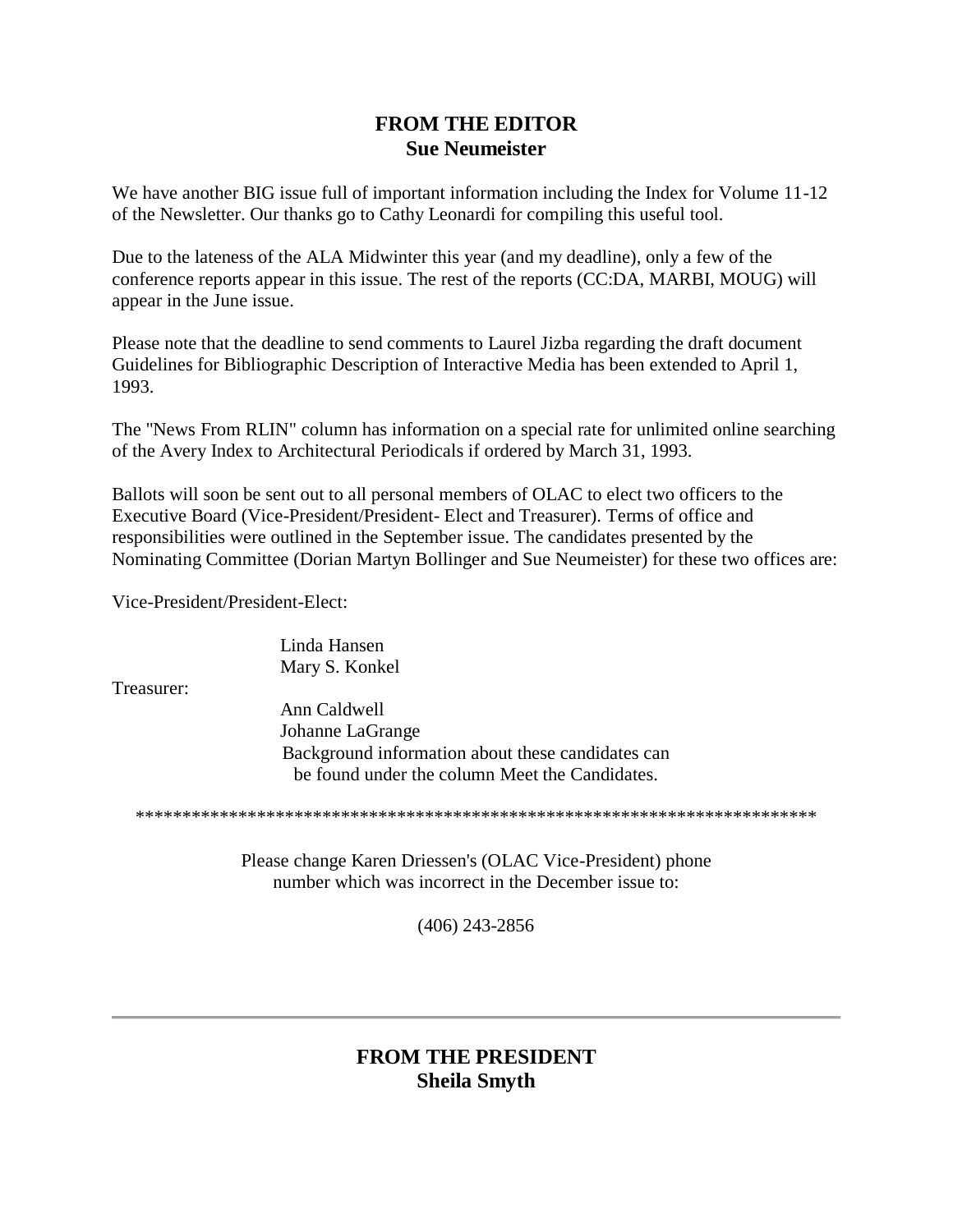Well it is a cold day in Rochester, NY following the defeat of the Bills and a swirling, gusty snow fall. I am warmed by the pleasant memories of OLAC friends in Denver and the 60 degree temperature. Attendance at CAPC and the Business meeting was very good. Reports detailing the specific events will follow.

Connie Strait (Naperville Public Library, Naperville, IL) has been appointed by the MOUG Board to work with Hal Temple (College of DuPage) and Ellen Hines (Arlington Heights Public Library, Arlington, IL) on the 1994 OLAC/MOUG Conference. It will be held in the Chicago area. Ellen is the OLAC program chair and Hal is the OLAC local arrangements chair. Many hands are needed to make a successful conference. I encourage all interested persons to volunteer. Residence in Illinois is not required. Please call Hal, Ellen or me if you want to be challenged professionally.

Work continues on the OLAC Handbook, a working document for all Board members. The establishment of the OLAC archives was discussed and guidelines for materials to be saved will be discussed at Annual. If you have any experience, please contact me.

A reminder to all that *Cataloging Unpublished Nonprint Materials: A Manual of Suggestions, Comments, and Examples* by Verna Urbanski, with Bao Chu Chang and Bernard L. Karon (Soldier Creek Press, 1992) reviewed in the last OLAC Newsletter was sponsored by OLAC. Congratulations to Verna and company for their fine contribution to the profession. In addition, OLAC is sponsoring another manual, *A Library Manager's Guide to the Physical Processing of Non-print Materials*. If you have any in-house procedures for processing interactive media and are willing to share them, please contact Karen Driessen or me. Many thanks to all who have shared their processing manuals. They have been most helpful in our research.

I want to encourage members to contribute to the OLAC Newsletter. We welcome book reviews and/or special interest articles. Our Newsletter reflects the strength of our membership and I invite all to be an active part of our efforts.

### **FROM THE TREASURER Bobby Ferguson**

 **Reporting period: Sept. 30, 1992 to December 31, 1992 Account balance Sept. 20, 1992 \$ 14,266.80 INCOME Interest 5.62 Memberships 5,693.00**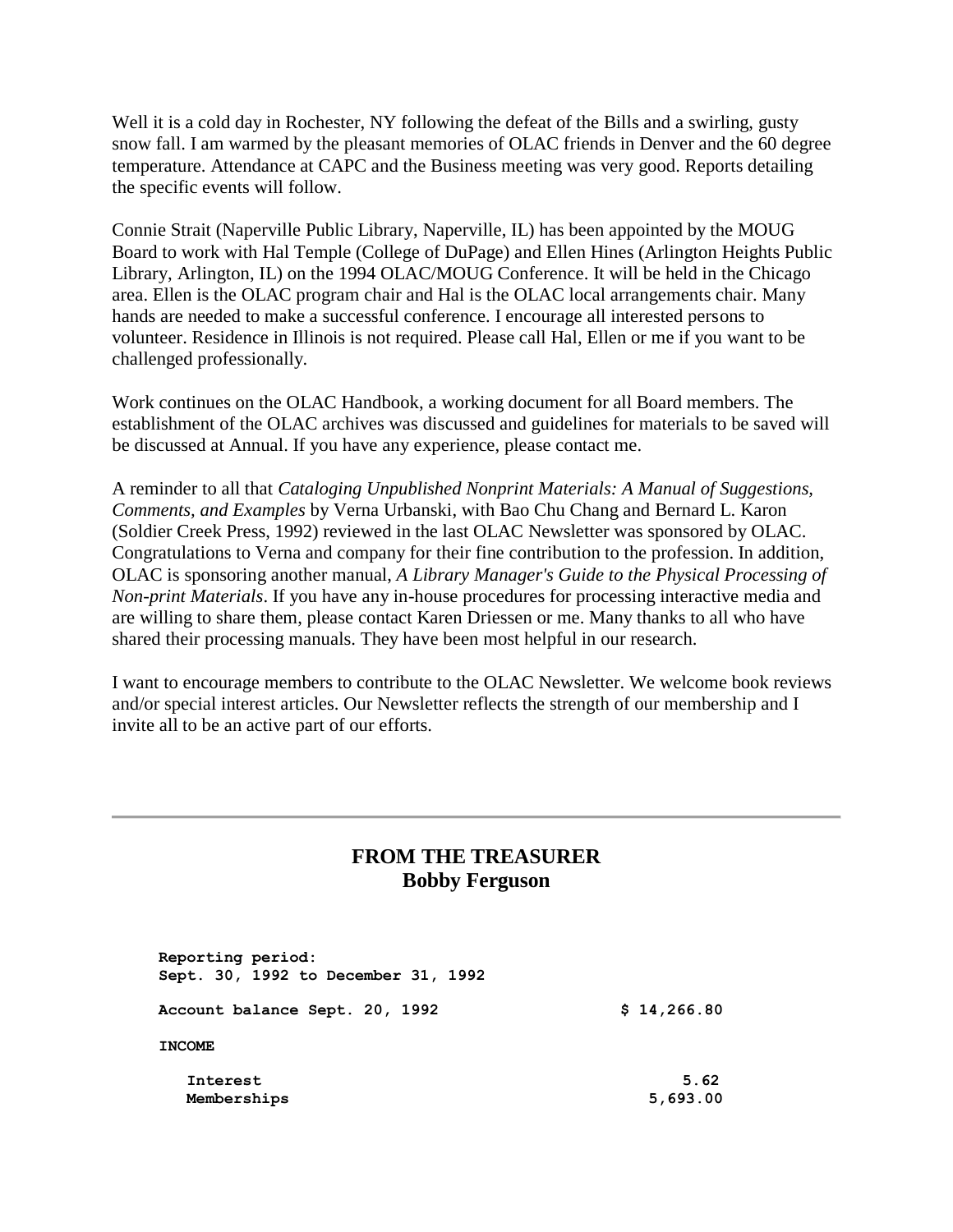| Back issues                           | 31.50       |
|---------------------------------------|-------------|
| OLAC Conference refund                | 1,400.00    |
| Newsletter v. 12, no. 4 refund        | 60.98       |
| TOTAL INCOME                          | 7, 191.10   |
| TOTAL                                 | \$21,457.90 |
| <b>EXPENSES</b>                       |             |
| Newsletter v. 12, no. 3 remainder     | 494.37      |
| Newsletter v. 12, no. 4 advance       | 1,000.00    |
| Board dinner, Rockville               | 196.13      |
| Subscription refund                   | 36.00       |
| Renewal notices and bulk mail renewal | 200.04      |
| Treasurer's postage, envelopes        | 12.08       |
| <b>TOTAL EXPENSES</b>                 | \$1,938.52  |
| Account balance June 20, 1992         | \$8,792.74  |
| CD at $7.20\%$ matures $7/94$         | 10,000.00   |
| Ready assets trust                    | 727.64      |
| TOTAL OLAC ASSETS                     | \$19,519.38 |
| Current membership:<br>583            |             |

### **MEET THE CANDIDATES**

#### **CANDIDATES FOR VICE-PRESIDENT/PRESIDENT-ELECT**

#### **Linda Hansen**

Vice President, Technical Services Professional Media Service Corp.

#### **Background Information:**

Linda supervises a staff of professional catalogers in creation of new AV cataloging and retrospective conversion and cataloging projects. She was responsible for cataloging all formats of audio and visual materials (12,000 titles without the aid of an online system or shared cataloging).

- **OLAC ACTIVITIES:** Member
- **ALA ACTIVITIES:** Member: ALCTS; LITA; ALCTS AV Committee, Producer/Distributor-Library Relations Subcommittee
- **REGIONAL ACTIVITIES:** Member: Southern California Technical Processing Group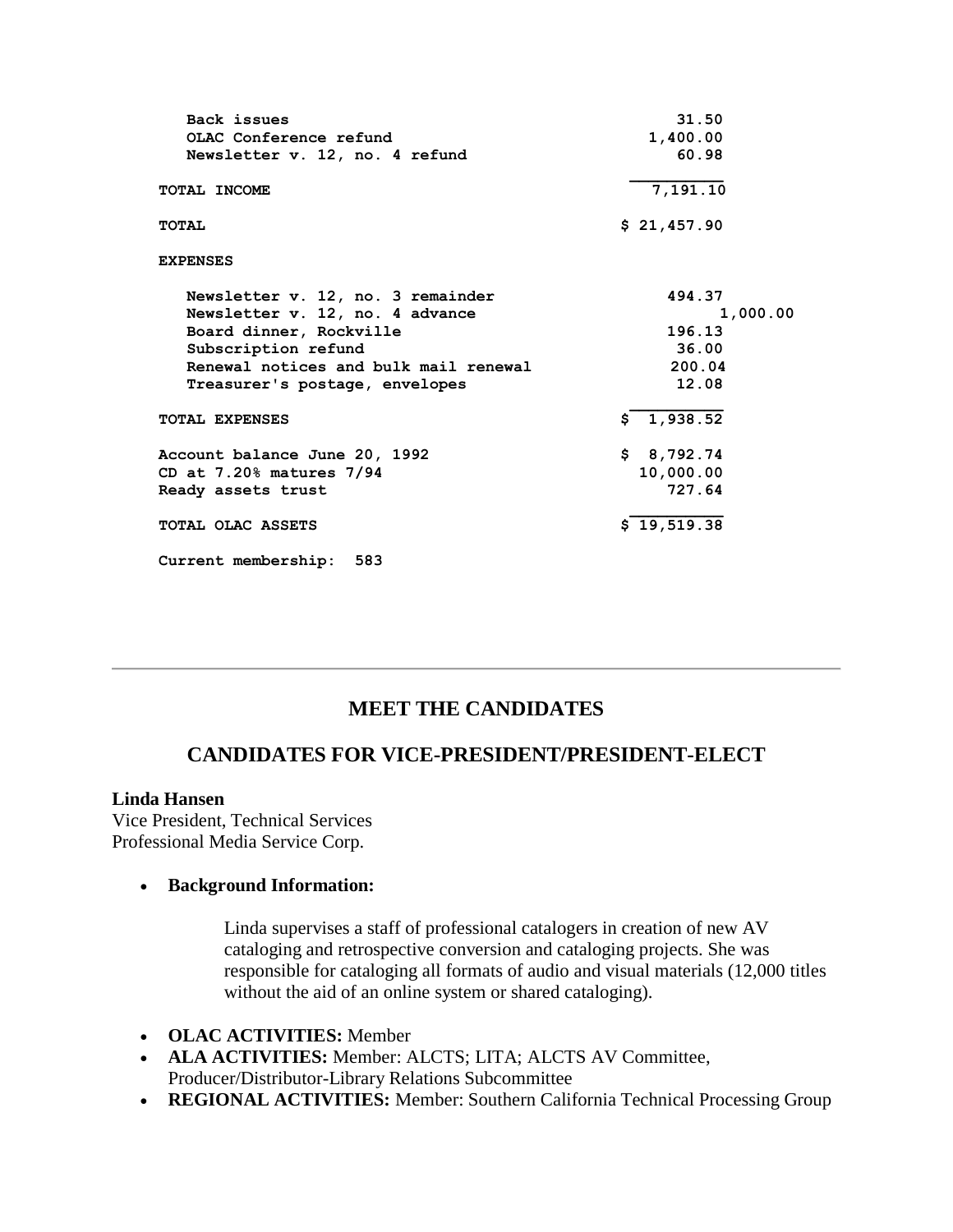**Mary S. Konkel** Head of Cataloging Bierce Library, University of Akron

#### **Background Information:**

Mary has been a practicing AV cataloger for the past 10 years. She has been active in promoting AV issues, trends, and cataloging through statewide presentations, workshops, and local cataloging interest groups.

- **OLAC ACTIVITIES:** Member, Cataloging Policy Committee; OLAC representative for the joint ALCTS AV sponsored "minimal level cataloging" program (ALA 1990)
- **REGIONAL ACTIVITIES:** Chair, Chicago area Video/Motion Picture Catalogers Interest Group and serves as a workshop trainer for the Illinois OCLC Users Group

# **CANDIDATES FOR TREASURER**

## **Ann Caldwell**

Rockefeller Library Brown University

#### **Background Information:**

Ann has been the Nonprint Catalog Librarian at Brown University since 1990. Prior to her current position, she was a cataloger for 10 years at the Sibley Music Library of the Eastman School for Music, University of Rochester.

- **OLAC ACTIVITIES:** Member
- **MLA ACTIVITIES:** Chair, Automation Subcommittee, Administration Committee; Chair, Working Group on Types of Compositions, Bibliographic Control Committee; Vice Chair/Chair Elect, New England Chapter, Music Library Association; Active member, Music OCLC Users Group

#### **Johanne LaGrange**

Health Sciences Library Columbia University

#### **Background Information:**

Johanne has been providing full original cataloging in all formats at the Columbia University Health Sciences Library since 1990. Prior to her current position, she was an AV Cataloger at the Sterling C. Evans Library at Texas A&M University.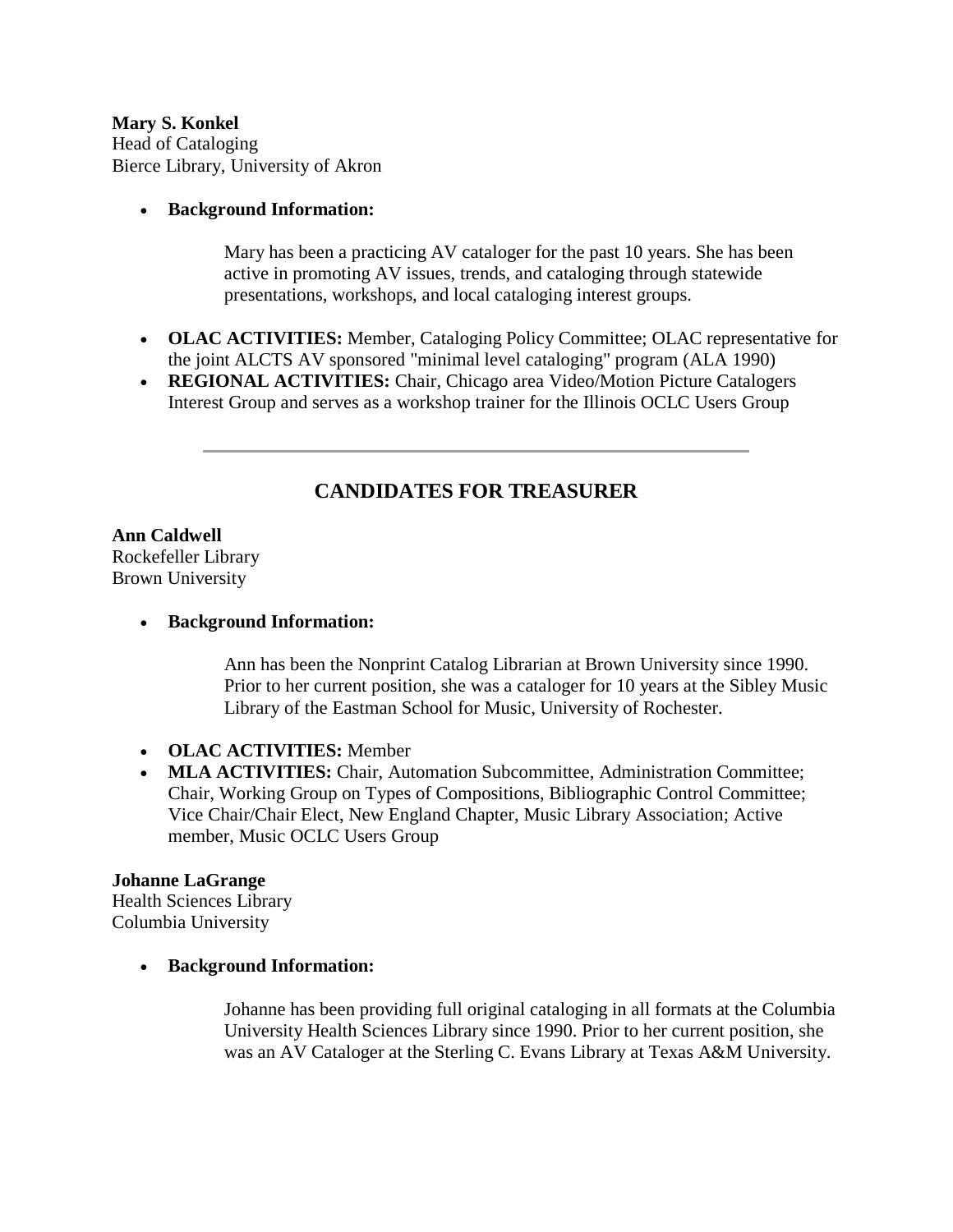- **OLAC ACTIVITIES:** Member, Cataloging Policy Committee; Conference Reports Editor, OLAC Newsletter
- **ALA ACTIVITIES:** Chair, ALCTS AV Committee, AV Standards Subcommittee
- **OTHER AV ACTIVITIES:** Reviewer, *ABC-CLIO Video Rating Guide for Libraries*

# **ONLINE AUDIOVISUAL CATALOGERS (OLAC) CATALOGING POLICY COMMITTEE (CAPC) ALA MIDWINTER CONFERENCE DENVER, COLORADO**

## **COLORADO CONVENTION CENTER A209 JANUARY 22, 1993**

#### **Minutes**

The meeting was called to order by CAPC Chair Richard Harwood at 8:06 p.m.

- 1. The [minutes](http://ublib.buffalo.edu/libraries/units/cts/olac/newsletters/sept92.html#capc) of the June 26, 1992 meeting were approved as written. Nancy Olson questioned the accuracy of a statement in the June 26 minutes that, taken out of context of the discussion, may be misleading in terms of choice of entry for videocassettes. She will be writing a statement of clarification referring to the statement in question.
- 2. a. Sherry Kelley, Library of Congress, was present, serving as representative pro tem to OLAC/CAPC at the request of Sarah Thomas. She reported that the Library of Congress is still very much in transition and that there is a "terrific job freeze" on at the Library. Since Ann Sandberg-Fox left, a team of five computer files catalogers have begun work. They are all in various stages of training. Music and sound recordings cataloging and AV materials cataloging have been less affected by the organizational changes.

b. The draft document Guidelines for Bibliographic Description of Interactive Media has been distributed to all OLAC/CAPC members. CC:DA audience observer Catherine Gerhart reported that CC:DA is very anxious for people to let them know how the guidelines are working in practice. Catalogers should send comments on their experiences with using the guidelines by March 1, 1993 to: [extended to April 1 -- ed.]

> Laurel Jizba 1611 Peppertree Lansing, MI 48912 Bitnet: **20676LJ@MSU.BITNET** FAX: 1-517-336-1445

Those comments will be discussed by CC:DA at the summer ALA meeting.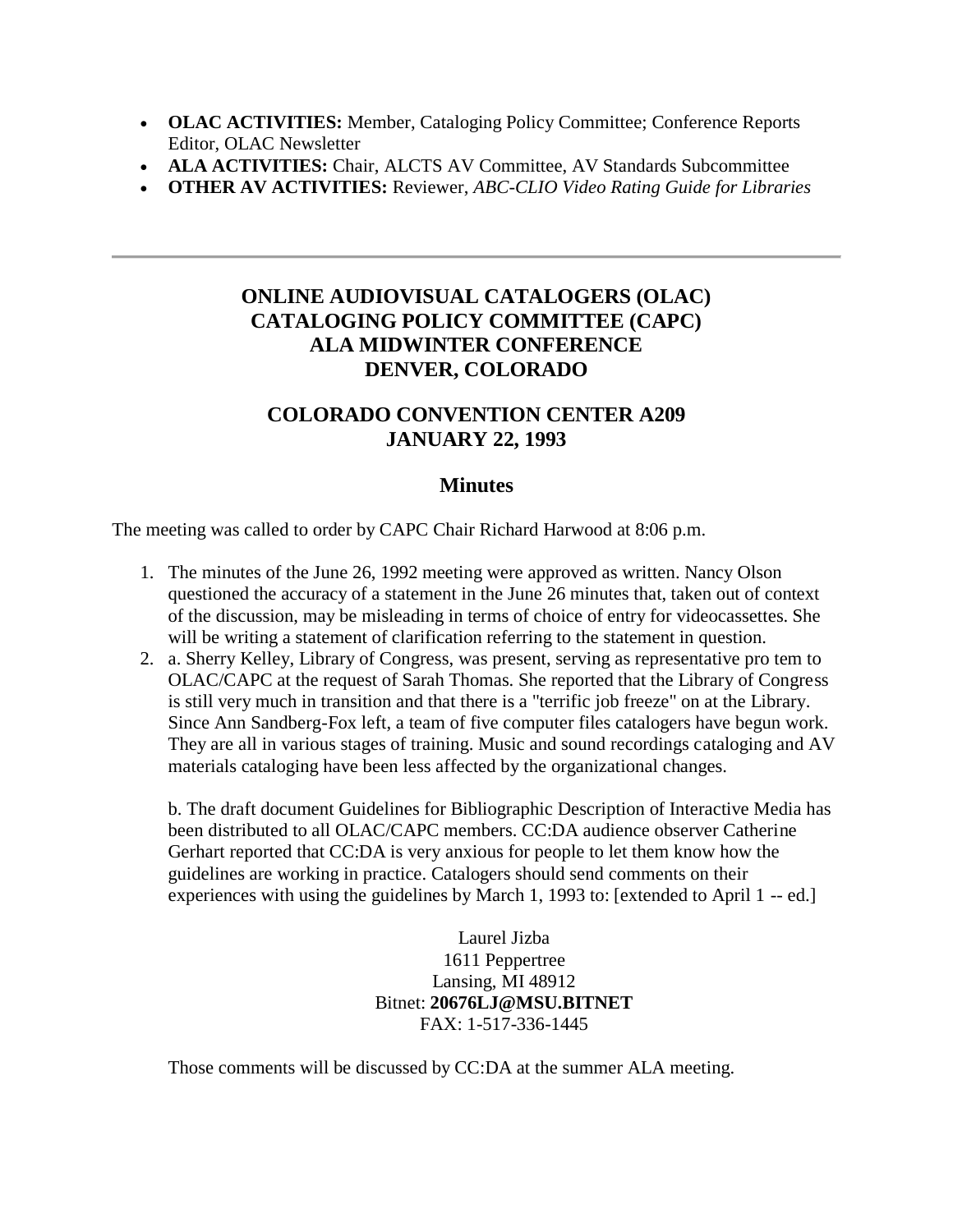In the ensuing discussion, some CAPC members related their experiences with using the guidelines and made constructive comments. One difficulty in practice is whether to code the Type of Record as "m", "g", or "o" in the MARC format, especially since the suggested GMD "interactive media" is not yet accepted. One member asked about the possibility of using a single system requirements note. Even more examples in the document would be very helpful.

Diane Boehr thought that the Guidelines did not adequately address situations in which there are multiple dates on the various components making up a particular interactive media, that is, how is the date recorded in the date of publication statement when these multiple dates occur.

One comment was that the Guidelines should indicate in section E that the GMD [interactive media] be used even if only one physical piece makes up the item.

Another comment was that the Guidelines (section F) incorrectly imply that there must always be more than one systems requirement note.

Glenn Patton (OCLC) remarked that until the Guidelines are accepted and sent forward to MARBI for consideration of a possible new format and Type of Record code (dependent on the chosen GMD) and other format considerations, the cataloger still cannot input anything but an experimental interactive media record on a local system.

CAPC members were asked to send Richard Harwood any further comments on this document by February 15th. Sheila Smyth will formally forward them to Laurel Jizba before the March deadline along with a statement by CAPC urging expedition of the publication of the guidelines.

c. The CC:DA Multiple Versions Guidelines are also available from the ALA offices for people to experiment with. Bruce Johnson of the Library of Congress is asking that comments be sent to him by March 1, 1993.

d. Lowell Ashley reported on the progress of the Music Library Association Working Group on cataloging music-related video material. This category includes musical performances, instructional videos, pop music videos, and documentaries. Aspects to be considered included descriptive cataloging, choice of entry, MARC tagging, subject analysis and access points. The group plans to submit a formal report to the Bibliographic Control Committee of MLA at the upcoming San Francisco MLA meeting in February. Lowell does not expect that there will be suggestions for rule changes resulting from these recommendations at this time. The hope for this document is that it will eventually be applied in the same way as a Rule Interpretation.

He described some of the major points of the report, such as the suggestion to enter operas under composer and to follow AACR2 guidelines for sound recordings in the case of videorecordings of concert performances (in which the visual element of the video consists chiefly of the performer at the instrument).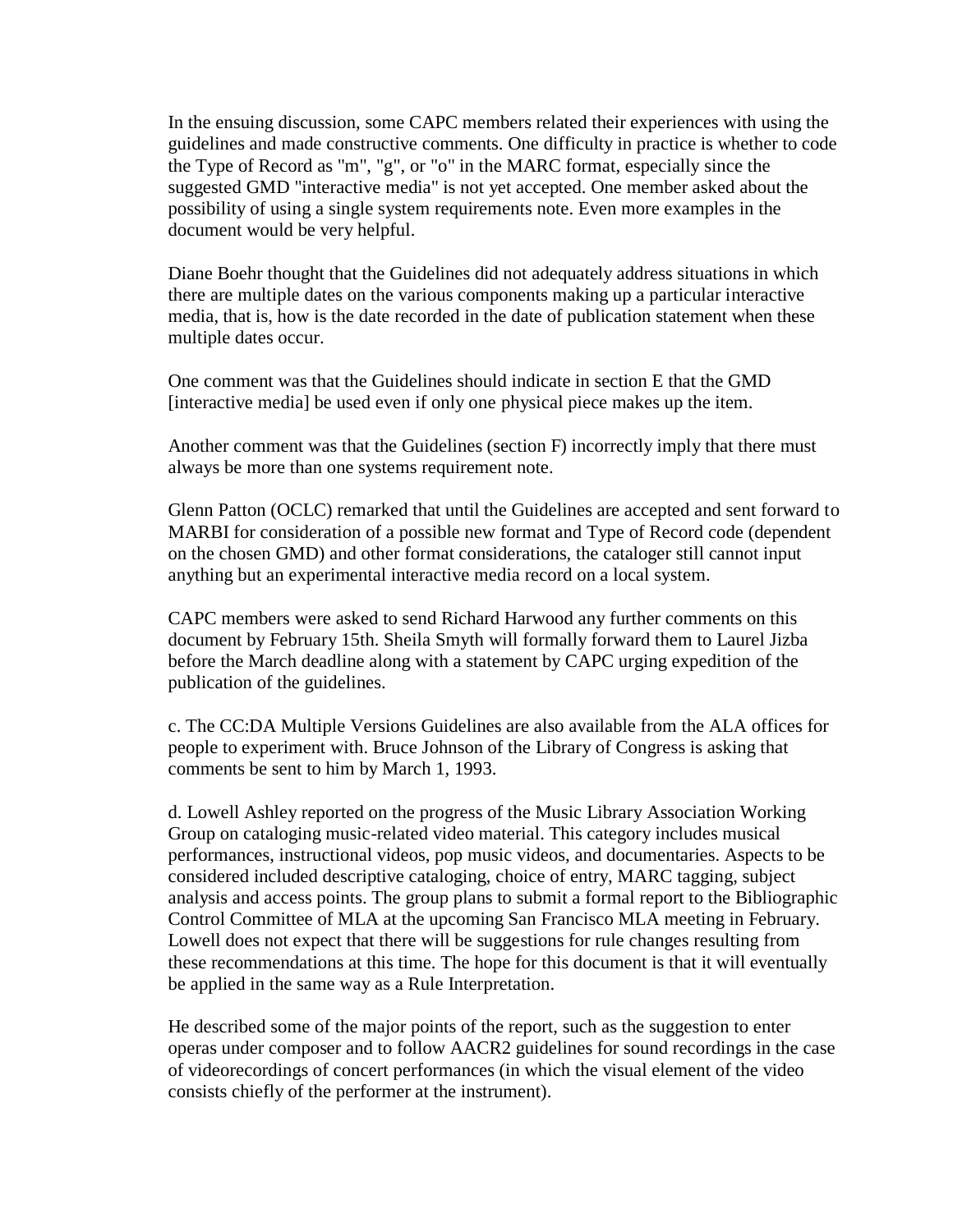In its next phase, Lowell will make the document available to OLAC/CAPC for comment again, depending upon the course of action taken by MLA's Bibliographic Control Committee.

3. a/b. Nancy Olson (MARBI liaison) and Glenn Patton (OCLC representative to CC:DA) combined their presentations on cataloging Internet resources, introducing two documents that had been distributed to CAPC members previously: the draft Guidelines for Bibliographic Description of Internet Resources and MARBI Proposal 93-4, Changes to the USMARC Bibliographic Format (Computer Files) to Accomodate Online Information Resources.

Glenn gave a background sketch of the Internet Resources Project, a cataloging experiment designed to test and verify the applicability of the cataloging rules and the USMARC format for computer files to Internet resources. The project was also to provide data to determine what changes need to be made to AACR2 and USMARC to accommodate these materials.

The cataloging experiment was held during May and June 1992 and involved the cataloging of 300 computer files collected from Internet sites. Each file was cataloged by three different catalogers, some of whom were OLAC members. The catalogers recorded problems and comments as well as the amount of time it took to catalog each file.

Nancy and Glenn had both served on the advisory panel to the OCLC Office of Research. This panel was responsible for the analysis of the results of the experiment and made recommendations in two areas: changes to the USMARC format to provide improved coding for these electronic resources (MARBI proposal 93-4) and the draft cataloging guidelines.

Glenn and Nancy both noted that catalogers came up with very different results for the same item. The premise that the cataloging rules as they exist now are adequate for the cataloging of remote files was put in question. The resulting draft Guidelines document takes a "cataloging manual" approach, and works its way through the record area by area, referring to both the AACR2 rules and the MARC fields as it does so.

MARBI Proposal 93-4, Changes to the USMARC Bibliographic Format (Computer Files) to Accommodate Online Information Resources is on the agenda for Saturday's MARBI meeting. CAPC members had received a copy of this document. The proposal includes: 1) adding four codes to 008/26 (Type of computer file) and changing the definition of two codes; 2) broadening the use of field 256 (File Characteristics) to include more specific descriptors; 3) making field 516 (Type of File or Data Note) obsolete; and 4) adding a new field 856 to the Holdings/Bibliographic formats for electronic location and access information.

This new field 856 is meant to capture the "Internet-ness" of such an electronic text, and can be repeated as many times as necessary, for example, when the electronic item has more than one location or when more than one access method may be used. The elements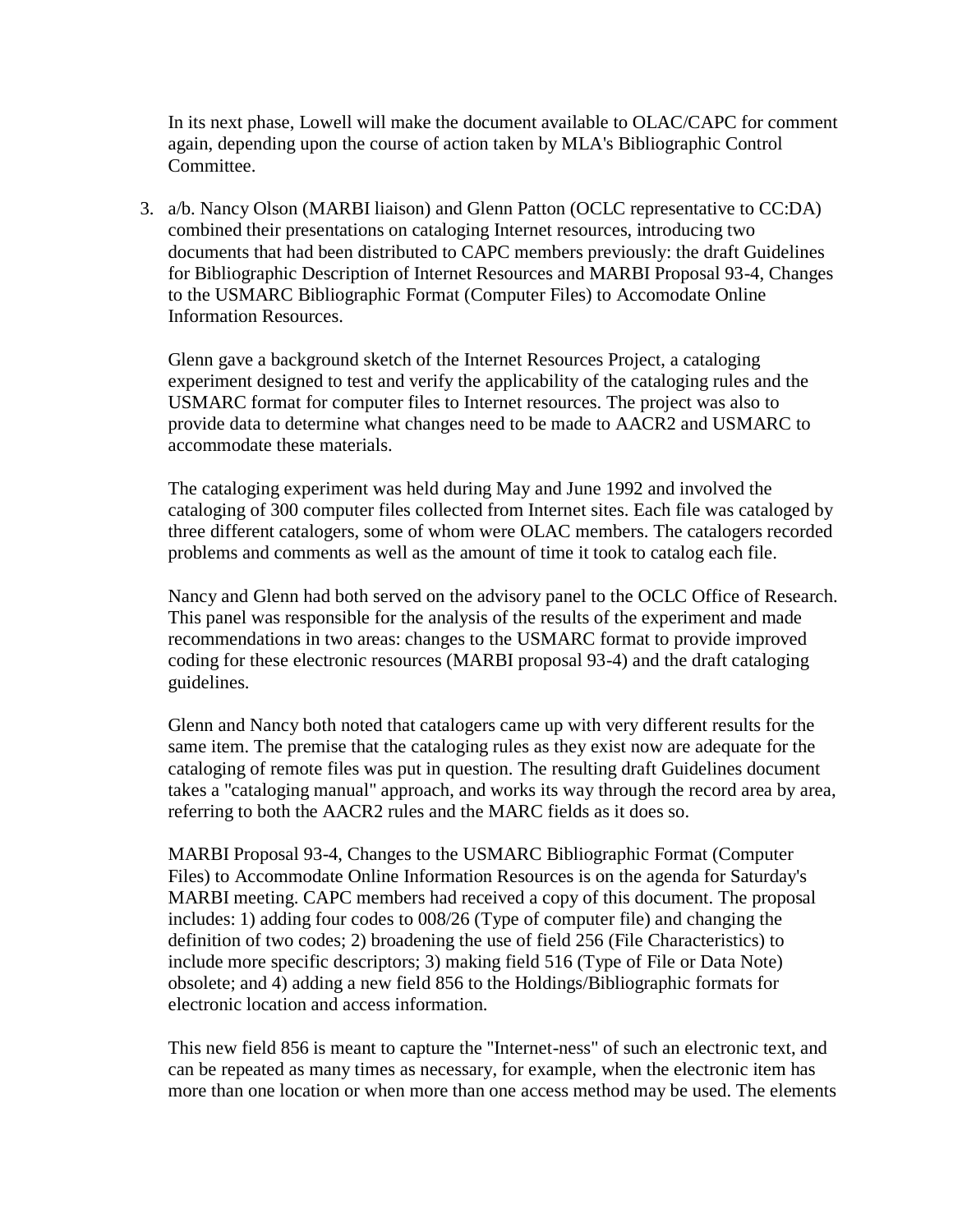in this field can be transformed into instructions for access to the database (remote login). The information in this field should be sufficient to allow for the electronic transfer of a file, subscription to an electronic journal, or logon to a library catalog.

After some discussion and explanation, Glenn asked to receive further comments from CAPC and other OLAC members, especially on the expansion of area 3 (File characteristics area), the most dramatic suggested change. Deadline for comments or suggestions to Glenn Patton at OCLC on the draft Guidelines is April 1, 1993.

c. Richard Harwood read the letter from OLAC President Sheila Smyth charging CAPC to develop a statement on the importance of cataloging nonbook materials. A CAPC subcommittee was appointed for this task, consisting of Johanne LaGrange (special libraries), Mary Konkel, Chair (academic libraries), Virginia Berringer (academic libraries), and Nancy Rodich-Hodges (public libraries).

d. Meredith Horan, National Library of Medicine had sent CAPC two descriptive cataloging problems and her solutions to them.

> 1. Collation for reissue of software for interactive media: When producers reissue software for interactive media, while retaining the initial videodisc, should the number of computer disks or the issuing date be changed with each new (partial) reissue? CAPC agreed that the NLM solution to this, as described by Meredith in her letter with enclosed example, was a very good one. "The collation remains open, yet the original date appears in the imprint. A note saying 'computer disks upgraded periodically' shows the updates are present."

Nancy Olson said that she had also responded to Meredith directly upon receipt of the question.

2. Statement of responsibility for single taped lectures: "AV catalogers at NLM have always favored corporate responsibility over personal if the statement of responsibility is unclear or diffuse." Corporate responsibility in this case means the University or Institute presenting or producing the lecture. Personal responsibility would mean the name of the lecturer. Meredith was interested in hearing whether other catalogers prefer personal names in the statement of responsibility, or whether they relegate them to the credits note as does the NLM.

It was noted that old Library of Congress practice was to put a responsible corporate body in the statement of responsibility. Individual persons involved appeared in the notes only. Discussion ensued. Nancy Olson remarked that the information found on a title screen or chief source of information belongs in the statement of responsibility. If found elsewhere, it belongs in the notes. The questionable cases are those in which all of the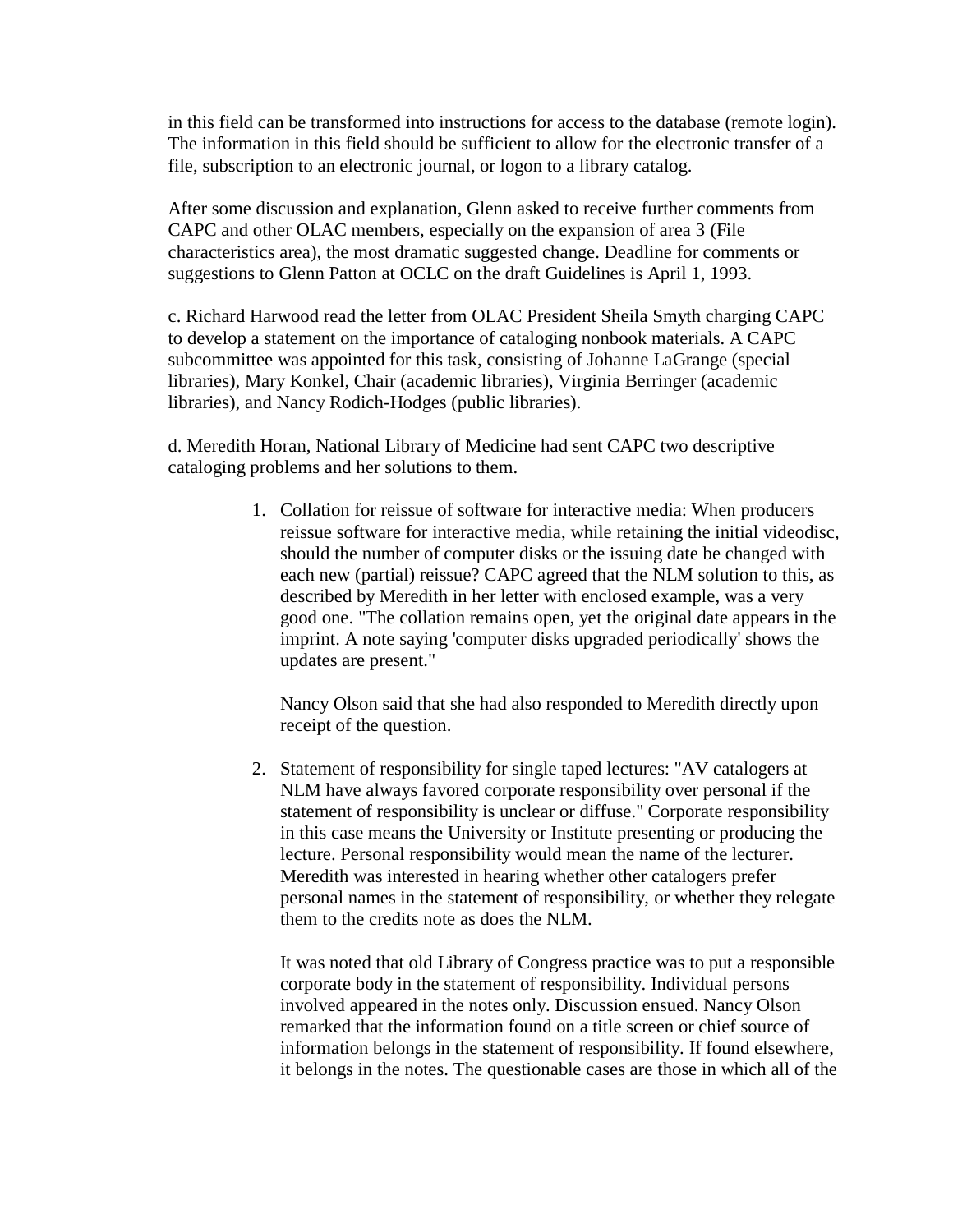cataloging information is gleaned from other sources, such as flyers, brochures, or even accompanying written texts of the lectures.

Richard Harwood will relay CAPC's comments to Meredith Horan.

The meeting was adjourned at 9.58 p.m.

Respectfully submitted,

Heidi Hutchinson OLAC Secretary

# **ONLINE AUDIOVISUAL CATALOGERS (OLAC) BUSINESS MEETING ALA MIDWINTER CONFERENCE DENVER, COLORADO**

# **COLORADO CONVENTION CENTER C204 January 23, 1993**

#### **Minutes**

1. Call to Order, Introduction of Officers

The business meeting was called to order by OLAC President Sheila Smyth at 8:03 p.m. Officers present were introduced: Karen Driessen (Vice-President/President-Elect), Bobby Ferguson (Treasurer), Richard Harwood (CAPC Chair), Heidi Hutchinson (Secretary), Sue Neumeister (Newsletter Editor), and Bo-Gay Salvador (Past President).

2. Approval of Minutes

The [minutes](http://ublib.buffalo.edu/libraries/units/cts/olac/newsletters/dec92.html#olac) of the business meeting of October 2, 1992 (OLAC Biennial Conference, Rockville, MD) were approved as published in the December 1992 Newsletter.

3. President's Report

S. Smyth thanked the Rockville conference organizers, Diane Boehr and Meredith Horan, for a very successful conference and announced that plans are already underway for the 1994 joint conference with Music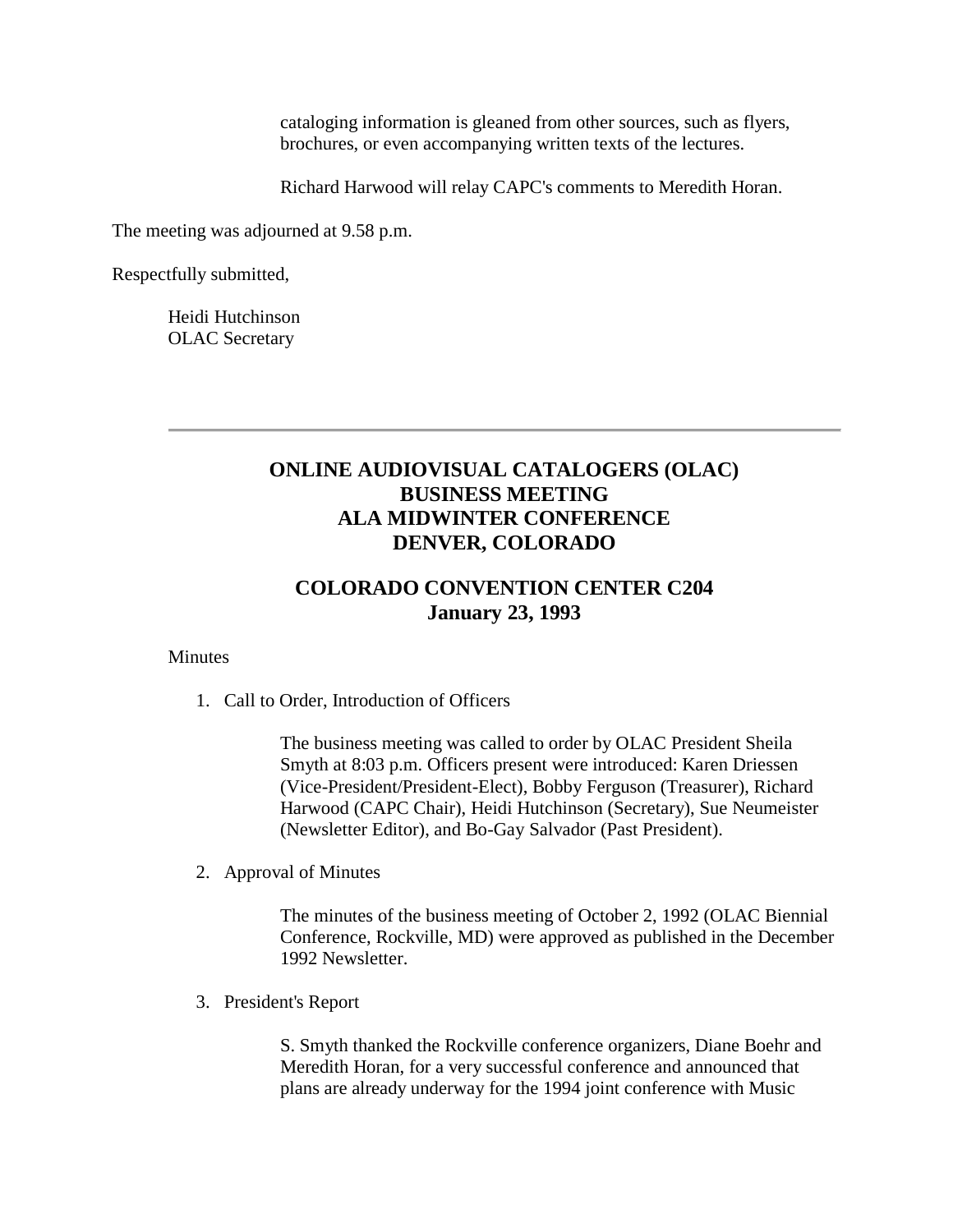OCLC Users' Group (MOUG). It will be held in the Chicago area. Ellen Hines (Arlington Heights Memorial Library) will serve as program chair, Hal Temple (College of DuPage) as local arrangements chair, and Connie Straight as MOUG conference coordinator.

Ben Tucker, retired chief of Cataloging Policy at the Library of Congress, was presented a special award at the Biennial Conference for his support of nonprint cataloging through the years and of Online Audiovisual Catalogers in particular.

The guidelines and criteria for appointing liaisons to other groups and committees is being reviewed by the Board. The Board is also considering establishing liaisons or observers to the Computer Files Discussion Group and the Video Round Table.

The Nominations Committee has one candidate for Vice President/President-Elect: Mary Konkel, University of Akron Bierce Library, and two candidates for Treasurer: Johanne LaGrange, Columbia University Health Sciences Library, and Anne Caldwell, Brown University.

Sheila Smyth asked for further nominations. [An additional candidate (Linda Hansen) has since been nominated -- ed.]

4. [Treasurer's Report](http://ublib.buffalo.edu/libraries/units/cts/olac/newsletters/march93.html#treasurer)

Please see separately submitted report in this issue.

5. Newsletter Editor's Report

Sue Neumeister reported that the [December issue](http://ublib.buffalo.edu/libraries/units/cts/olac/newsletters/dec92.html) of the *OLAC Newsletter* was mailed out on November 30, 1992. The deadline for the March 1993 issue is February 5. The index to volumes 11/12 will be included in the March issue as an insert. She expressed her thanks to Catherine Leonardi for compiling the index.

6. Directory Report

Heidi Hutchinson reported the results of the membership directory questionnaire that had gone out in the September 1992 Newsletter. 89 questionnaires were returned; 87 of those were in favor of creating a membership directory. The list of elements suggested for inclusion under the member's name in the directory includes, in order of number of votes received: work address, work phone number, job title, cataloging specialties, FAX number and e-mail address. The Board will decide at its Sunday meeting whether it will be feasible to go ahead with the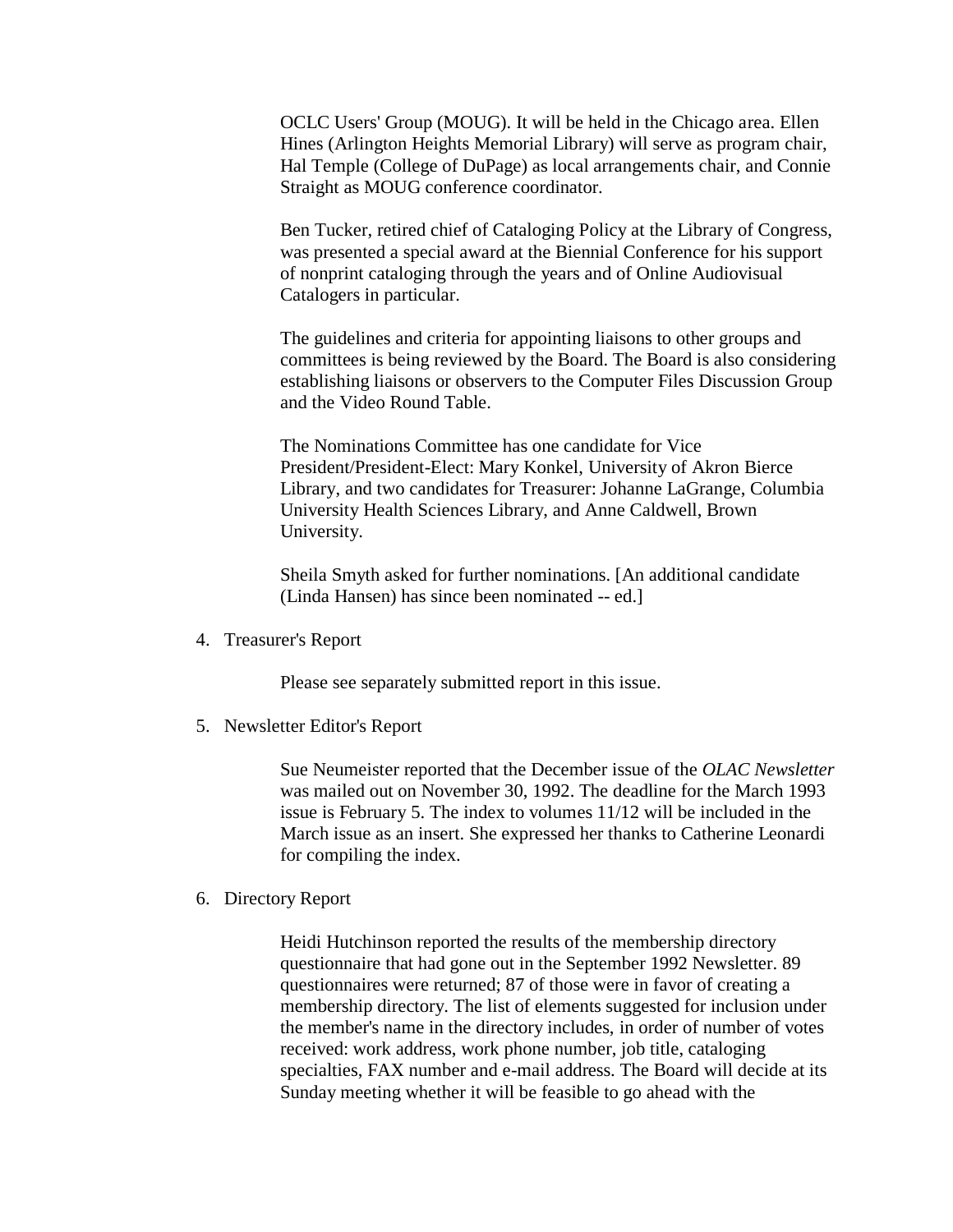membership directory project and if so, which elements to include under each member's entry. If yes, then a data collection form will be mailed to all members on the mailing list. A straw vote was taken among the members present, and there was strong support for the establishment of a membership directory.

7. Publication Reports

Bo-Gay Salvador reported that the manual *Cataloging Unpublished Nonprint Materials* by OLAC Past President Verna Urbanski with Bao Chu Chang and Bernard L. Karon was published last summer and is available from Soldier Creek Press (P.O. Box 734, Lake Crystal, Minnesota 56055-0734) for \$22.50.

Karen Driessen and Sheila Smyth have been working on a physical processing manual for AV materials for nearly two years, and are continuing to make good progress. Karen and Sheila thanked the membership for their support and for submitting material for use in the manual.

- 8. Committee Reports
	- a. [Cataloging Policy Committee \(CAPC\)](http://ublib.buffalo.edu/libraries/units/cts/olac/newsletters/march93.html#capc)

Please see separately submitted report in this issue.

In addition, the Executive Board will be making new CAPC appointments for next year at their closed session meeting Sunday night.

b. OLAC Conference '92 Committee

Diane Boehr (co-chair with Meredith Horan) gave the Rockville Biennial Conference report. There were 228 registrants from 32 states, the District of Columbia, and one province of Canada. One third of the attendees came from the local Washington D.C. area. Positive remarks were received on the conference evaluation form. [Reports](http://ublib.buffalo.edu/libraries/units/cts/olac/newsletters/dec92.html#reports) from the speeches and workshops were published in the December 1992 Newsletter.

9. Liaisons' Reports

. ALCTS AV (Anne Moore): Last summer's report was printed in the September 1992 Newsletter. ALCTS AV is meeting in Denver at its regular time, 8 a.m. on Sunday and also on Tuesday from 2-4 p.m. Agenda items include interactive media, the 1994 ALA program, and a possible tour in New Orleans this summer.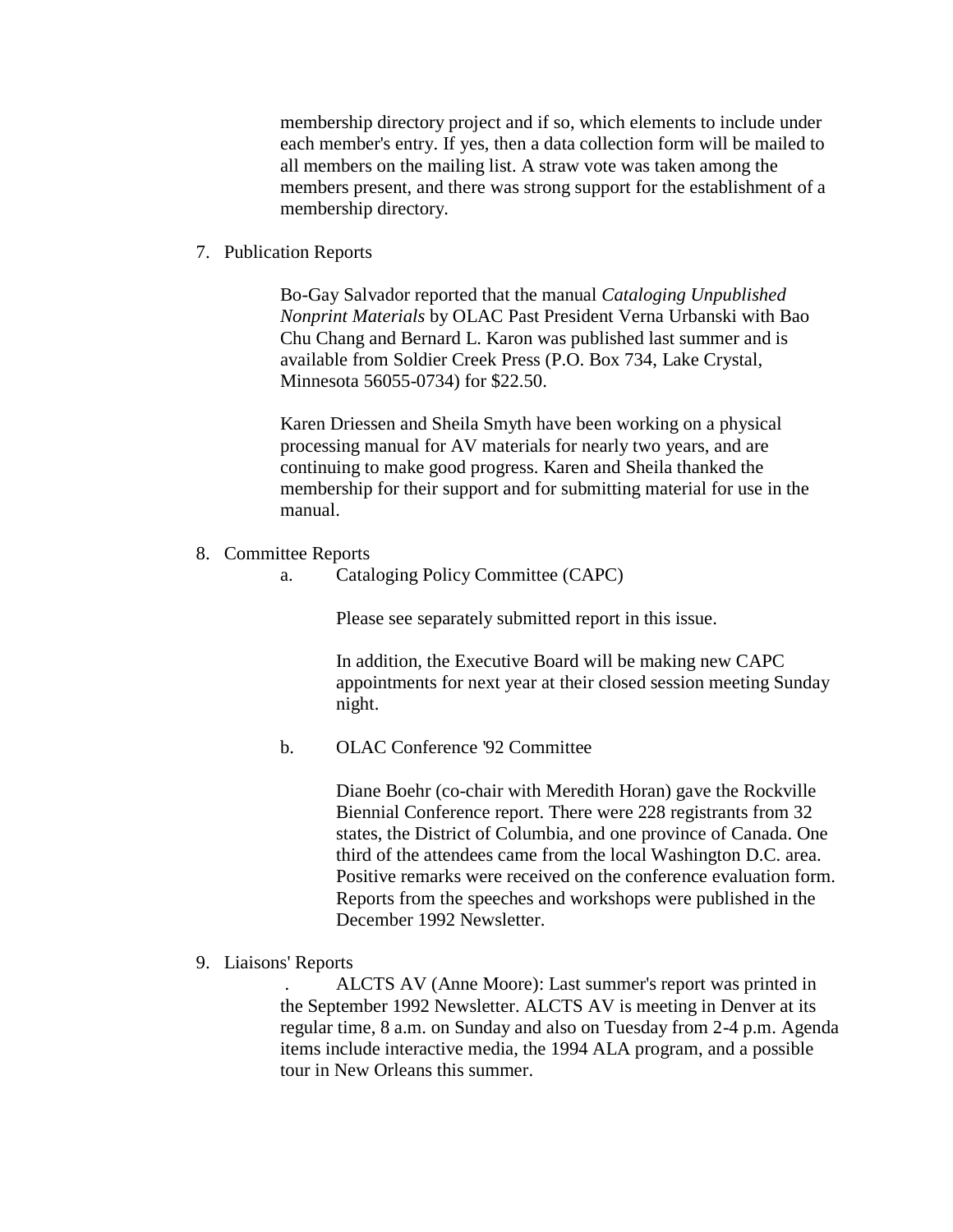a. CC:DA (Catherine Gerhart): Two task forces were established at Saturday's meeting, one to evaluate feedback from the Multiple Versions Guidelines and to possibly hold a forum at ALA Annual for discussion and further comments, the other task force to do the same for the Interactive Media Guidelines. Addresses for sending comments on either of these sets of guidelines are available from Catherine.

CC:DA has decided to remove the phrase "for children or others" from the definition of "toy."

The Australian proposal to add "captioned" to the GMD list was revived again this year. CC:DA (Bruce Johnson) will write a counter-proposal to revise rule 7.7B2, language note, to include remarks like "captioned" and "signed." CC:DA will also be contacting MARBI to consider coding this sort of information in field 041 or 007 or elsewhere.

The wording for the footnote in the "kit" definition is being revised.

A second CC:DA meeting is being held on Monday.

b. MARBI (Nancy Olson): MARBI will be meeting Saturday, Sunday, and Monday, but the Tuesday meeting has been canceled. The agenda was rearranged to begin with the Internet proposal, MARBI Proposal 93-4, which was approved with minor rewording or editorial changes to the sections on field 008/26 and new field 826.

c. MOUG (Ian Fairclough): MOUG will hold its annual meeting on February 1 and 2, 1993 at the St. Francis Hotel in San Francisco.

#### 10. Utility reports

. [RLG](http://ublib.buffalo.edu/libraries/units/cts/olac/newsletters/march93.html#rlin) -- Ed Glazier

Please see separately submitted report in this issue.

a. [OCLC](http://ublib.buffalo.edu/libraries/units/cts/olac/newsletters/march93.html#oclc) -- Glenn Patton

Please see separately submitted report in this issue.

#### 11. New Business

One member asked why OLAC has liaisons to some ALA groups, but an audience observer to CC:DA. It was explained that because, in ALA's reasoning, OLAC's interests are already represented by ALCTS AV, and OLAC representation to CC:DA would be redundant. The suggestion was made to the Board to send a new letter to CCS requesting a liaison relationship with CC:DA, stressing the differences in concerns and interests between ALCTS AV and OLAC.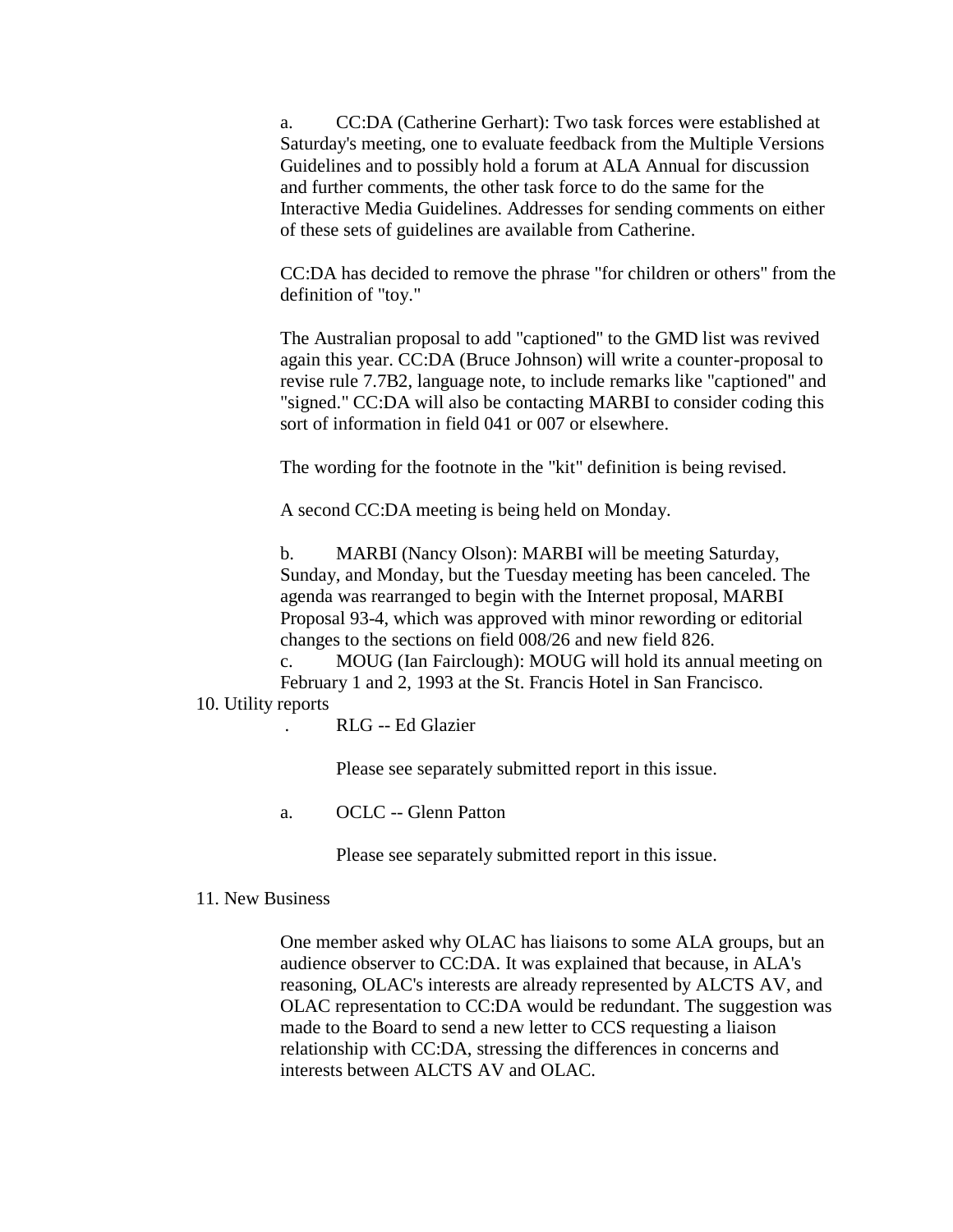#### 12. Adjournment

The meeting was adjourned at 9:15 and followed by the Question and Answer Session.

Respectfully submitted, Heidi Hutchinson OLAC Secretary

### **ONLINE AUDIOVISUAL CATALOGERS (OLAC) EXECUTIVE BOARD MEETING ALA MIDWINTER CONFERENCE DENVER, COLORADO**

# **HYATT PARISIENNE January 24, 1993**

#### **Minutes**

#### 1. Call to Order

The board meeting was called to order by OLAC President Sheila Smyth at 8:03 p.m.

Members present were: Karen Driessen (Vice-President/ President-Elect), Bobby Ferguson (Treasurer), Richard Harwood (CAPC Chair), Heidi Hutchinson (Secretary), Sue Neumeister (Newsletter Editor), and Bo-Gay Salvador (Past President).

The minutes of the board meeting of October 1, 1992 (OLAC Biennial Conference, Rockville, MD) were approved as written.

#### 2. Liaison Statement

Karen Driessen had distributed a draft set of *Guidelines for Appointing OLAC Liaisons.* The draft was discussed by the Board, and some changes in wording were suggested. Karen will resubmit the draft to the Board for a vote at ALA Annual. The guidelines will then be incorporated into the existing language of the *OLAC Handbook* pertaining to liaisons.

In the future, the guidelines will be distributed to liaisons as they are appointed, so that they are aware of their function and duties.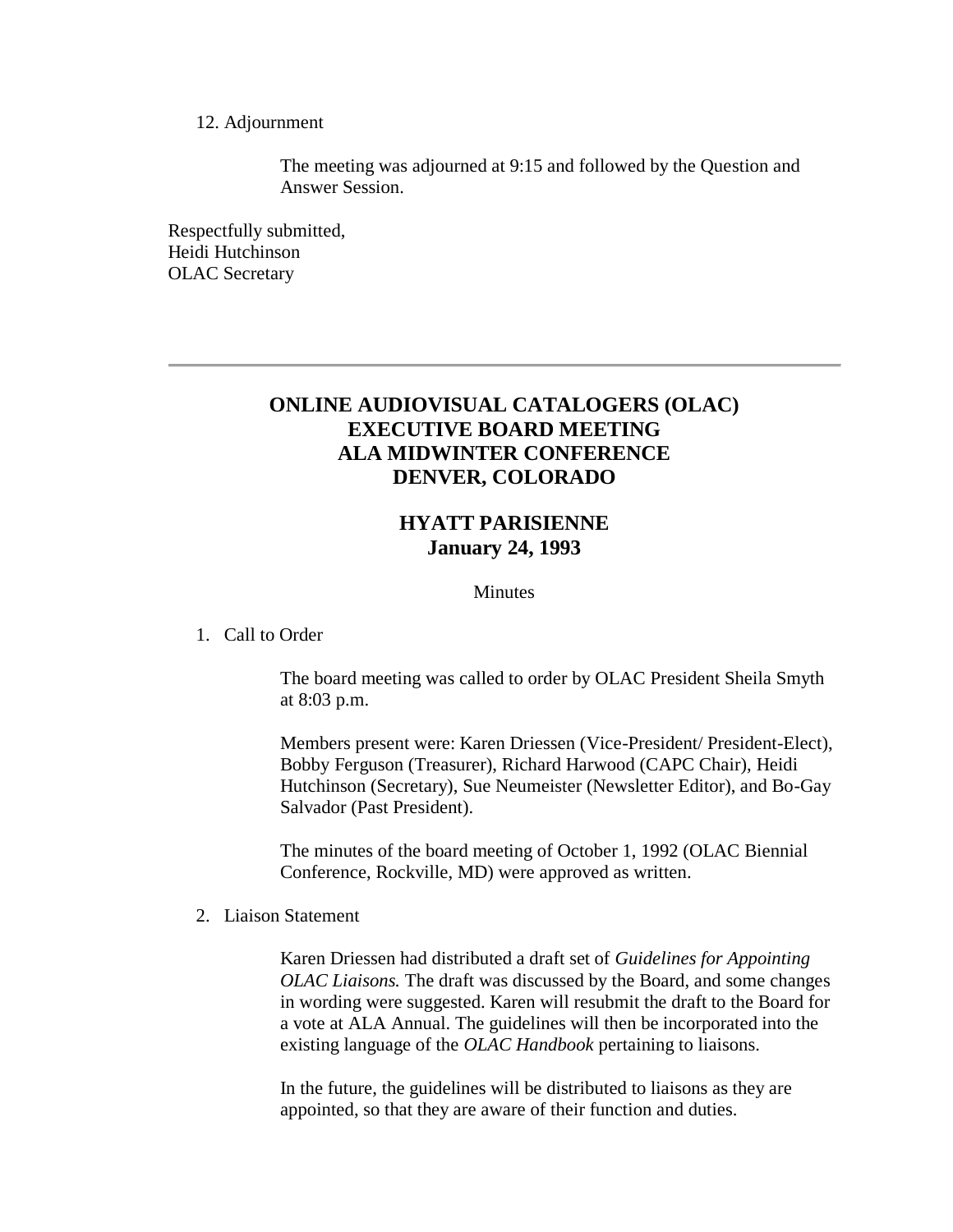3. Membership Directory

Heidi Hutchinson reiterated the results of the membership directory questionnaire. Of 89 returned questionnaires, 87 were in favor of a directory. It was observed that the return rate on the questionnaire is good by statistical standards. This means that the membership's vote is clearly in favor of a membership directory. A vote was taken and the Board came out unanimously in favor of creating a membership directory.

The question of how to incorporate institutional members was discussed, and it was decided that the body of the directory would be alphabetical by members' names with an index or a separate alphabetical listing by institution. Heidi was charged with investigating formats and problems of other directories, such as MOUG, choosing a program and creating the data collection form. Member Brian McCafferty volunteered to assist with the data gathering and input, as did Bobby Ferguson.

4. Computer Files Discussion Group Liaison

Following up on an inquiry as to whether OLAC would be interested in establishing a liaison relationship with the ALCTS Computer Files Discussion Group, Karen Driessen attended one of the group's meetings earlier Sunday. The group is requesting an informal OLAC observer rather than a formal liaison. (Discussion groups in ALCTS have neither minutes nor formal liaisons.) The person appointed should be a member of both OLAC and the Computer Files Discussion Group. Karen noted that nearly all of the discussion at the meeting she attended centered around cataloging problems pertaining to computer files. After some discussion, Karen moved that the OLAC Board proceed with what action is necessary to appoint an informal observer to the Computer Files Discussion Group. The motion was seconded by Bobby Ferguson; the Board voted unanimously in favor.

5. Report on 1994 Conference

Sheila Smyth reported on the progress of the plans for the 1994 joint conference with MOUG, to be held in Chicago. It was determined in a meeting between Sheila and Laura Snyder (MOUG) in Rochester, NY that OLAC would probably supply 2/3 of the conference attendees, and MOUG 1/3. The attempt will be made to share the expenses on a 2/3-1/3 basis. Ellen Hines will be the OLAC program chair and Hal Temple will be the local arrangements chair. A conference hotel in downtown Chicago will be sought as the site.

6. The honorarium for conference workshop leaders, p. 13 of the *OLAC Handbook*, is set at \$50.00 (this number was omitted in the *Handbook* and will be added) plus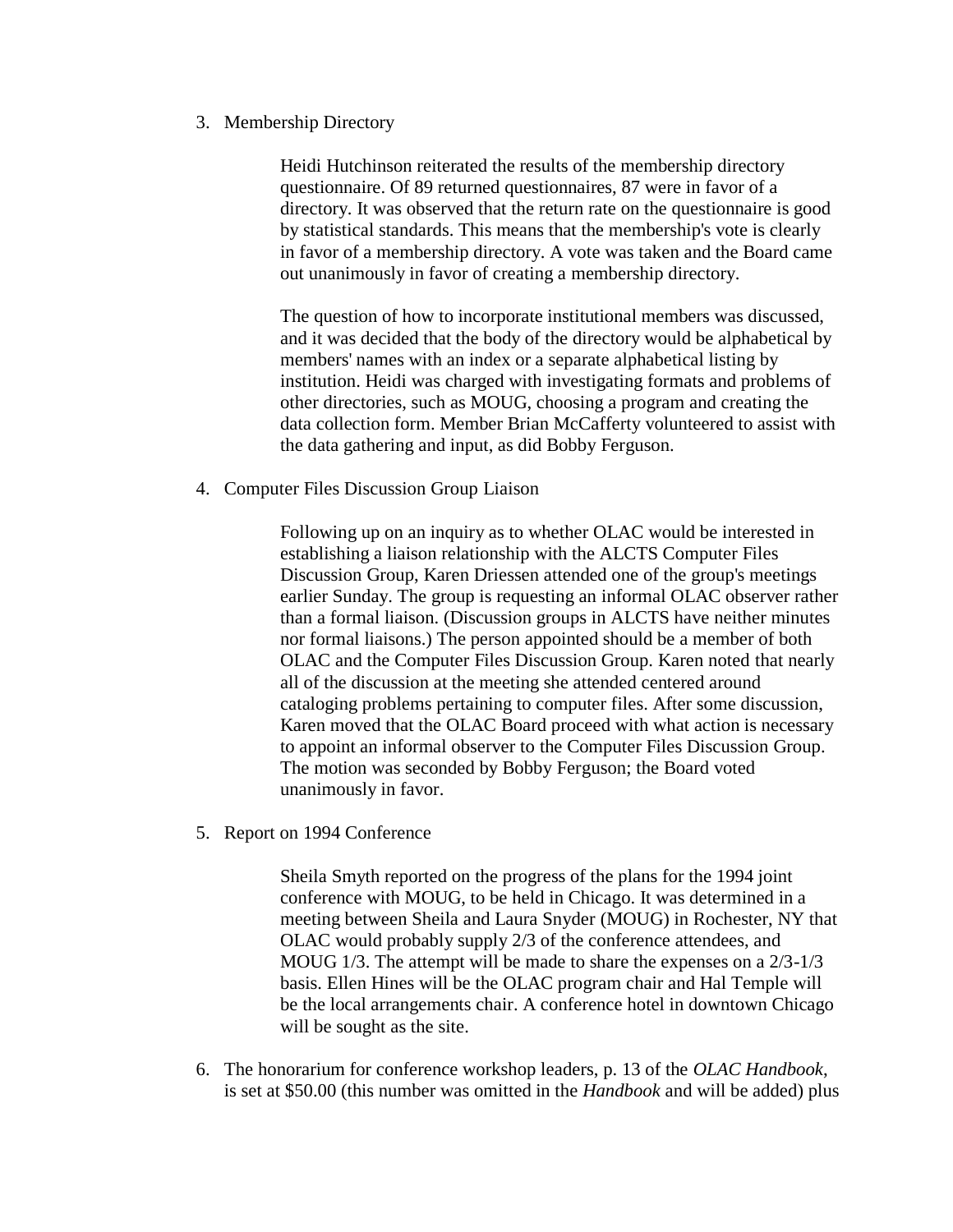transportation. The question for discussion was whether the amount provided for transportation should also be limited or set at a certain amount. Mention was made that librarians who give workshops or papers at ALA functions are not reimbursed by ALA in any way. However, OLAC does want to continue to offer good quality programs and attract good speakers to its conferences, and it was agreed that some support was desirable. The point was also made that since workshop leaders usually need to stay for the duration of the conference in order to give their workshop several times, support toward hotel costs might be more appropriate than an honorarium.

A final decision was not reached. Bo-Gay Salvador offered to work in conjunction with Sheila Smyth on the wording for the revised section in the Handbook, to present at the next Board meeting.

7. Board Vacancies

Dorian Martyn Bollinger and Sue Neumeister made up the 1993 OLAC Nominating Committee. Sue submitted the following names as candidates for the 1993 election:

**Vice President/President-Elect:** Mary Konkel (University of Akron Bierce Library) [Linda Hansen (Professional Media Services Corp.) has been added to the ballot -- ed.] **Treasurer:** Johanne La Grange (Columbia University Health Sciences Library) and Ann Caldwell (Brown University)

Ballots will be mailed to personal members in March. [Candidates'](http://ublib.buffalo.edu/libraries/units/cts/olac/newsletters/march93.html#candidates)  [backgrounds](http://ublib.buffalo.edu/libraries/units/cts/olac/newsletters/march93.html#candidates) are in this issue.

8. CAPC Meeting at Biennial Conference

Richard Harwood made the suggestion to have a regular CAPC meeting at the biennial conference in addition to those held in conjunction with ALA meetings. A precedent had been established in the past with "CAPC hearings," but has not always been carried in the conference program. This may be revived at the 1994 conference.

9. CAPC Appointments

The OLAC Board went into closed session at 9:50 to review nominations for CAPC appointments. Three vacancies and one internship will be filled.

10. OLAC Award Report

Bo-Gay Salvador announced the nomination for the 1993 OLAC Award. The Board approved.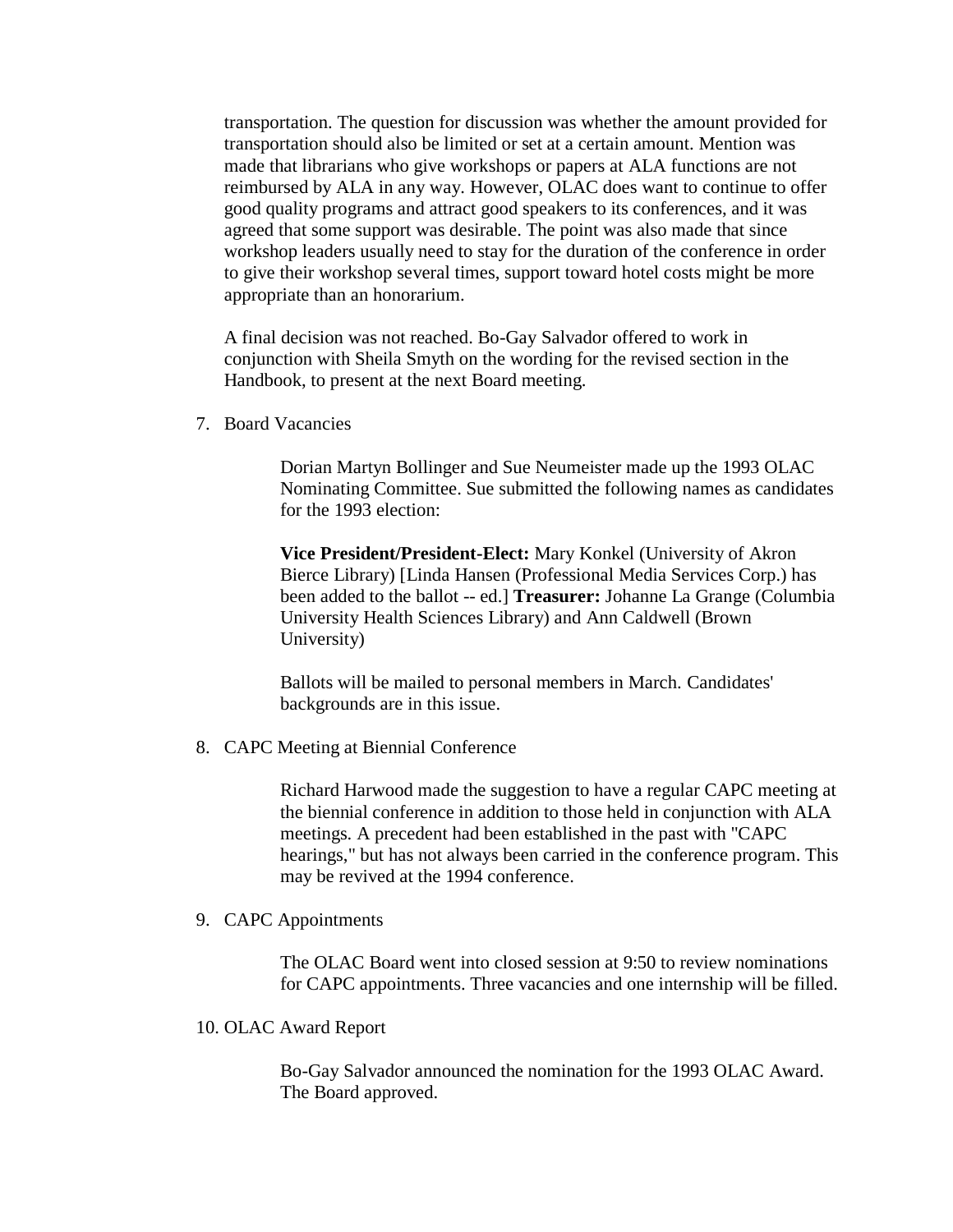#### 11. Other Business

The Board briefly discussed the OLAC archives, which currently reside with Verna Urbanski. A guideline needs to be written on what materials are saved in the archive and for how long. Heidi Hutchinson agreed to work with Verna to come up with a draft document to present to the Board at the summer 1993 meeting.

Morgan Cundiff, Library of Congress Cataloging Distribution Service, had asked for a mailing list of our membership to be used in a mail survey. The OLAC Board declined.

#### 12. Adjournment

The meeting was adjourned at 10:53 p.m.

Respectfully submitted, Heidi Hutchinson OLAC Secretary

# **CONFERENCE REPORTS Johanne LaGrange, Column Editor**

### **From the 1992 OLAC Conference, Rockville Maryland**

# **Cataloging as Baseball and Cataloging Standards as Automobiles, or, Making a Case by Analogy. Presenter: Janet Swan Hill, University of Colorado at Boulder.**

Focusing on quality, Janet Swan Hill began her address by emphasizing that quality and quantity are not antonyms, and reminding us that the traditional arguments along these lines usually deal with the extremes, for example, perfection versus quantity, or, quantity versus no quality control and very low standards. Assuring us that the extremes are not the issue, she said that she was only going to make use of them for clarity.

For her first analogy, Ms. Swan Hill described the perfect baseball game, one in which the batters never hit the ball. A pitcher throws nine balls to a catcher, three each past three batters, and then the group in the field changes places with the group at bat, until.... And there didn't seem to be much point to this game, and there was no interest in it. She then described a really imperfect baseball game, one that has no standards and almost no quality control, and a lot of awful things happen. Again, there didn't seem to be much point to the game, and there was no interest in it.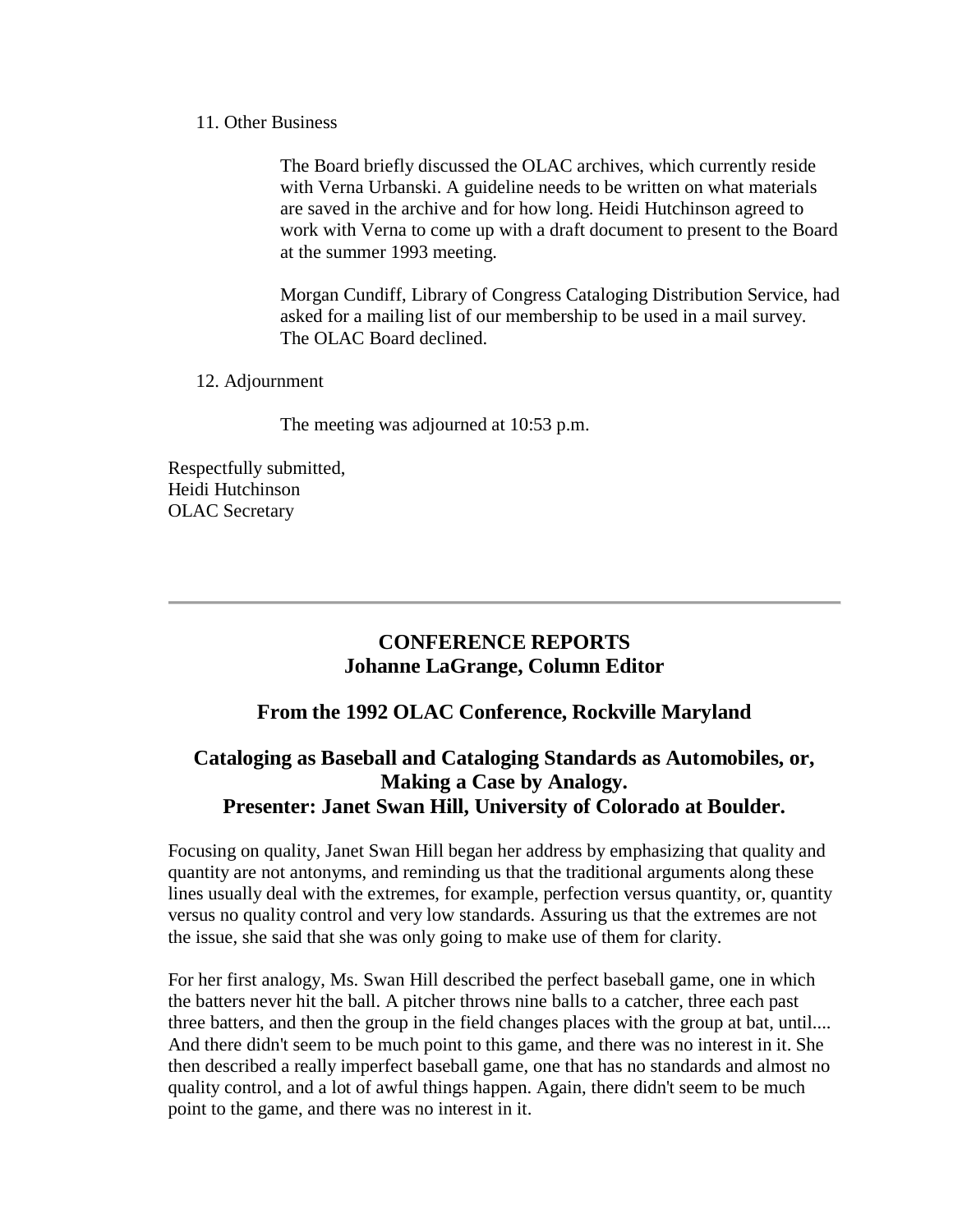Ms. Swan Hill proposed that if it were possible to put some teams together to play the game, and if enough people were willing to watch the game, before long, both the watchers and the players would begin to insist on increased standards. In fact, they would probably make the standards consistent, and institute a higher level of quality control. And she submitted that catalogs are like baseball--that the perfect catalog is probably very small and probably will not have what people are looking for, so they will stop using it; and that the imperfect catalog is probably quite large, and probably very little of what is in it is useful, so people will stop using it as well, concluding that, "something between perfection and a mess is what keeps baseball going, and it's what keeps people using catalogs."

Ms. Swan Hill then emphasized that quality is not a trivial matter. For instance, the use of commas and spaces can be considered of little importance, but in some cases they can also determine whether or not an item is accessed in a catalog. For example, the use of commas and spaces can effect subfield coding in a MARC record, and subfield coding can determine whether or not an item is accessed. She told us that the trick to learn, then, is to know when some detail matters and when it doesn't. She also reminded us that there are many users of the catalog, and though network administrators can and do define quality in cataloging, quality is not absolute. "What constitutes an appropriate level of quality in one circumstance may constitute either overkill or carelessness in another." And further, she pointed out, quantity is not determined by quality alone. There are other things that have an effect on quantity, such as staffing, equipment, work flow, and automated systems. Giving several examples, she then stressed the concept of usefulness.

Next, Ms. Swan Hill presented her second analogy: that determining your standards for a cataloging record is like deciding on an automobile. Using an automobile for her analogy, she listed several standard and optional features, for example, an engine, a starting motor, an energy source, a fuel tank, a way to steer, a radio, an air conditioner, tinted windows, a cellular phone, a sun roof, etc., pointing out that there are choices with each of these things. And that the selections made by an individual buyer depend on that person's need and experience compared to the price of the thing. She concluded that the way we approach our cataloging record and basic cataloging standards should be given the same attention that we give to purchasing cars.

Finally, Ms. Swan Hill reminded us that as catalogers, we know the potential impacts of our cataloging decisions better than anybody else, and that as catalogers, "we need to use that judgment to make sure that we and others know that quality is never versus anything. Quality is for usefulness and service."

Johanne LaGrange Columbia University Health Sciences Library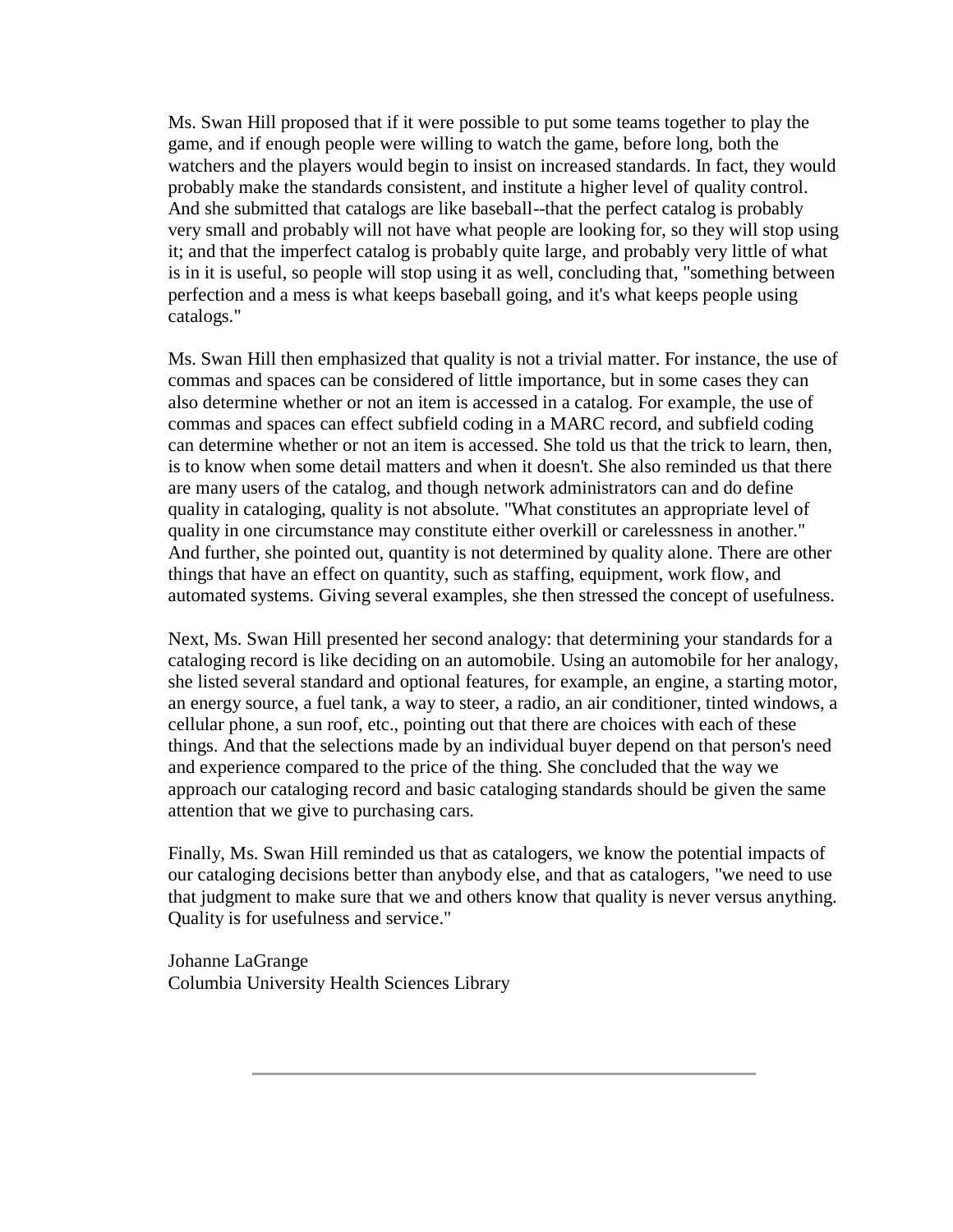### **REPORT FROM ALCTS AUDIOVISUAL COMMITTEE**

#### **1993 ALA MIDWINTER CONFERENCE**

### **Submitted by Anne Campbell Moore, OLAC Liaison to ALCTS AV**

Most of Sunday's meeting centered on a discussion of cataloging educational materials. Participants raised processing, shelving, and circulation issues, as well as problems cataloging items that get updated, particularly computer files, locally produced materials, and interactive media of various kinds.

Joan Swanekamp reported that the *Journal of Academic Media Librarianship* is hoping to develop an electronic publication, called MEDIA-L.

Joan reported that CC:DA had approved the new footnote for 1.1C1, concerning kits. It will read that the term kit should be used for any item fitting the description of the term in the glossary, and that a kit may include textual material. CC:DA also approved the definition of toy. The Australians resubmitted their proposal to add captioned to the GMD for videos. CC:DA does not think this is an appropriate place to indicate closed captioning.

Several different sets of guidelines have been issued for comments. Joan asked that comments on both the guidelines for cataloging interactive media and for cataloging multiple versions be sent to her by February 20 so that she can send them to Laurel Jizba by March 1. Comments on the guidelines for cataloging Internet resources should be sent to her by March 15, in order for her to send them on by the April 1 deadline.

The ALCTS Publisher/Vendor-Library Relations Committee will sponsor a program in 1994 on ethics in acquisitions. They are planning an introductory session for librarians and vendors on codes of ethics in acquiring materials. The AV Committee's Producer/Distributor- Library Relations Subcommittee has been asked to co-sponsor. PVLR's internship program is still in progress. They would like to create a program in which librarians and vendors can work in each other's areas for a 6-12 week period.

The AV Committee's Producer/Distributor-Library Relations Subcommittee has completed its survey on CD-ROM licensing agreements and may be able to coordinate its distribution with the PVLR Committee. Their goal is to promote understanding and common language. The *Happiness is One Title* brochure has been reworked into a guide to market to libraries. The final document should be ready by ALA Annual. Richard Harwood, the Subcommittee's chair hopes to write an article for trade journals, in order to help target the brochure's audience.

The AV Standards Subcommittee's Packaging Subcommittee is waiting for comments from ALA on the NISO document on video labeling they submitted. They are planning to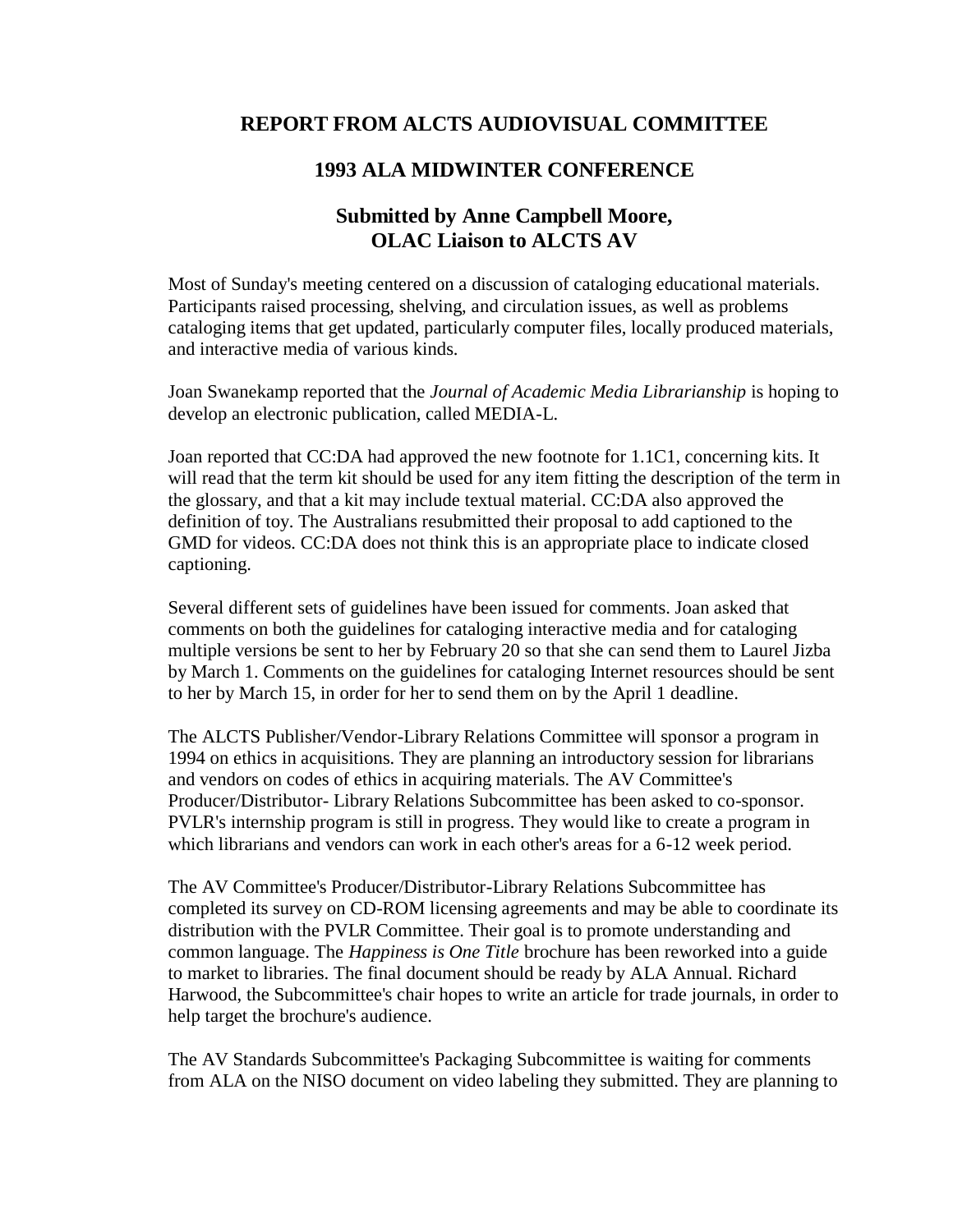create a document on packaging for interactive media using the video document as its basis.

Eric Childress announced a new listserv, [EMEDIA,](http://ublib.buffalo.edu/libraries/units/cts/olac/newsletters/march93.html#emedia) which will address electronic media cataloging issues in libraries. Its scope will complement AUTOCAT.

The program ALCTS AV will sponsor in 1994 will be on collection development of videos. The Program Committee has not decided on format or speakers, but is requesting a two hour time slot for it. As yet, co-sponsorship has not been decided.

### **REPORT ON THE ALCTS COMPUTER FILES DISCUSSION GROUP**

#### **1993 ALA MIDWINTER CONFERENCE**

#### **Submitted by Ivan E. Calimano, University of Southern California**

The Computer Files Discussion Group presented a panel of three librarians, each speaking on issues of serial computer files. The first presenter, Michele Crump, Acquisitions Librarian, University of Florida reported that the first thing her library did was to assign a task force to establish policies and procedures for handling e-journals. Due to an overload of e-mail accounts, subscriptions are limited to about 30 e-journals. Special e-mail accounts are established for these e-journals, and once received, they are forwarded to serials cataloging. The e-journals are paid for from the serials fund and are ordered and processed like other serials, including full MARC records with CONSER standards. They are not sure about how to claim an issue. Their systems department places the e-journals into a CYBERLIBRARY notebook that is available on their local system. Topics such as archiving and maintenance are still being considered.

Charles (Buddy) Litchfield, Chief, Library Automation, Virginia Tech reported that they also established a task force to determine what to do with e-journals. In the beginning, ejournals were treated in the same manner as print journals but this became difficult. Now, a programmer performs the acquisition function and then passes the item to cataloging. Their e-journals are stored in their campus wide information system and are available by selecting "E-JOURNAL" on their INFO menu. Each e-journal is "cut up" so that once a specific issue of an e-journal is selected by a patron, a table of contents for that issue appears on the next menu screen, providing a selection of authors and article titles. They are tracking their e-journals, keeping statistics on their WAIS databases (numbers of searches and retrievals/e-journal), their FTP archive directories (items/e-journal/month), the number of new articles distributed/e-journal, and the number of items already in archive/e-journal. There is a firm commitment from the administration to archive these materials.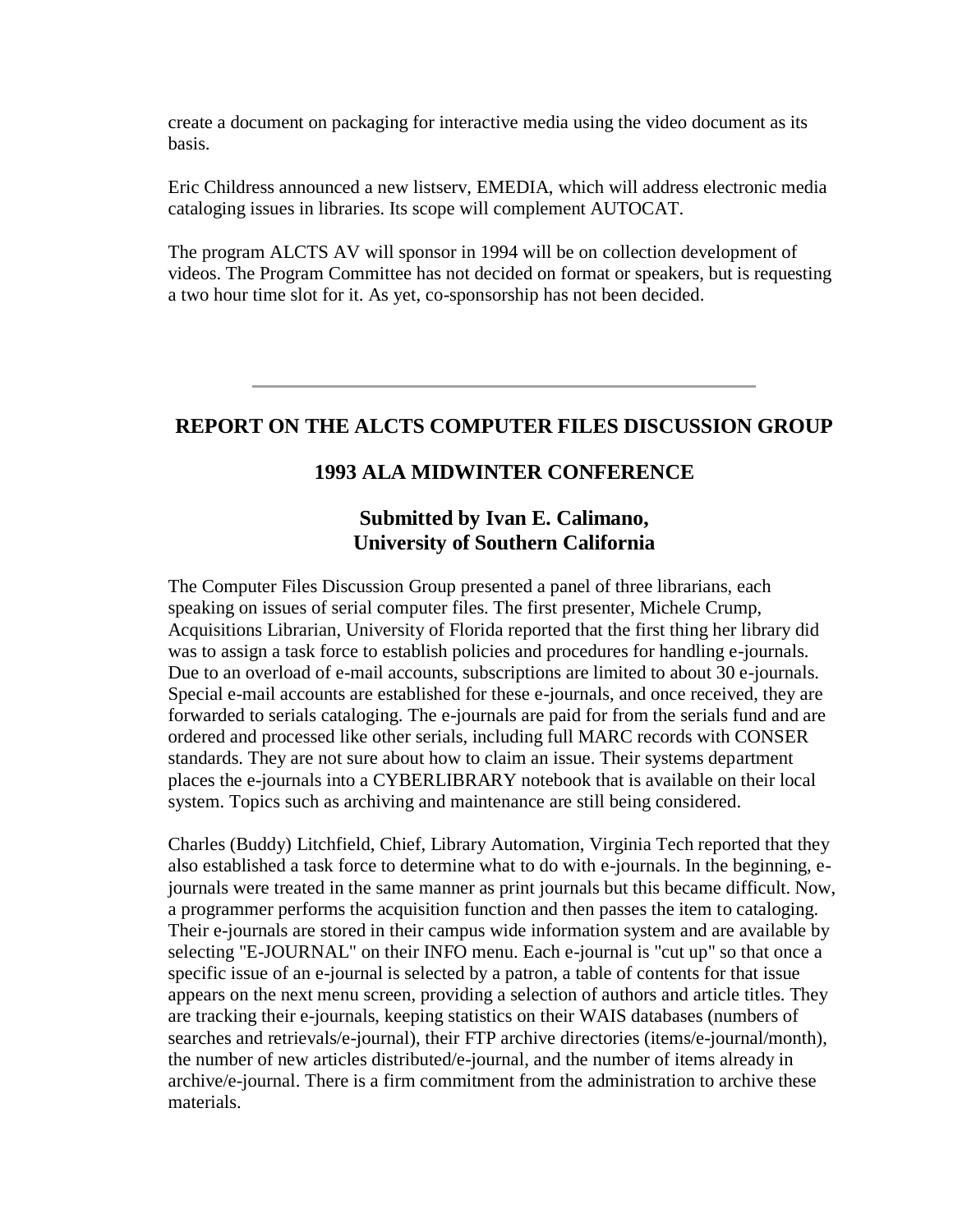Kristin Lindlan, Head, Serials Cataloging, University of Washington focused on cataloging problems of e-journals. Cataloging of serial computer files is done using the serials format. The CONSER manual is used and a new manual will be available in the spring with chapters on non-traditional serials. The 362 field should include the dates of historical disks. The title is to be taken from the title screen and reflected in a note. This note for the source of the title is always made. The 580 and 775 fields are used together to link the item to the paper copy. Uniform titles are used only when there is a conflict with another title. Added entries should not be made for companies whose only function is to issue the product. And, titles such as Dialog ondisc are not series titles, and should be placed in the 246, for example, Dialog ondisc ERIC appears in the 246 of the ERIC [computer file] record.

## **NEWS FROM RLIN As reported at the OLAC Business Meeting January 23, 1993 Submitted by Ed Glazier, RLG**

For additional information on all items, contact the RLIN Information Center, 1-800-537- 7546 (BL.RIC@RLG.BITNET).

- Unlimited online searching through December 31, 1993 of the Avery Index to Architectural Periodicals, an RLIN CitaDel file, is available at a special rate if ordered by March 31, 1993. This is a recent development and was not mentioned during the OLAC meeting. It is mentioned here as being of possible interest to OLAC members. As with any of the CitaDel files, use of RLIN for technical processing is not a requirement, nor is membership in the Research Libraries Group.
- New "RLIN-L" listserv for discussing RLIN-related issues was launched 12/8/92; it's an unmoderated list open to anyone who uses RLIN for technical processing or reference. To participate send message "SUB RLIN-L ", without a subject, to LISTSERV@RUTVM1.
- In FY92, RLIN database grew by 18% (over 10 million records), to over 55 million bibliographic records. In September 1992, RLIN contained 20,225,006 TITLES (not records).
- Milestones reached: 8/92 1,000,000th RLIN CJK record. 9/92 100,000th RLIN Hebrew record.
- Change Request implemented November 14, 1992:

Raise ALSo limit from 2500 to 5000 (An initial search result of 5000 records or fewer can be refined by searching for almost any field value within the record).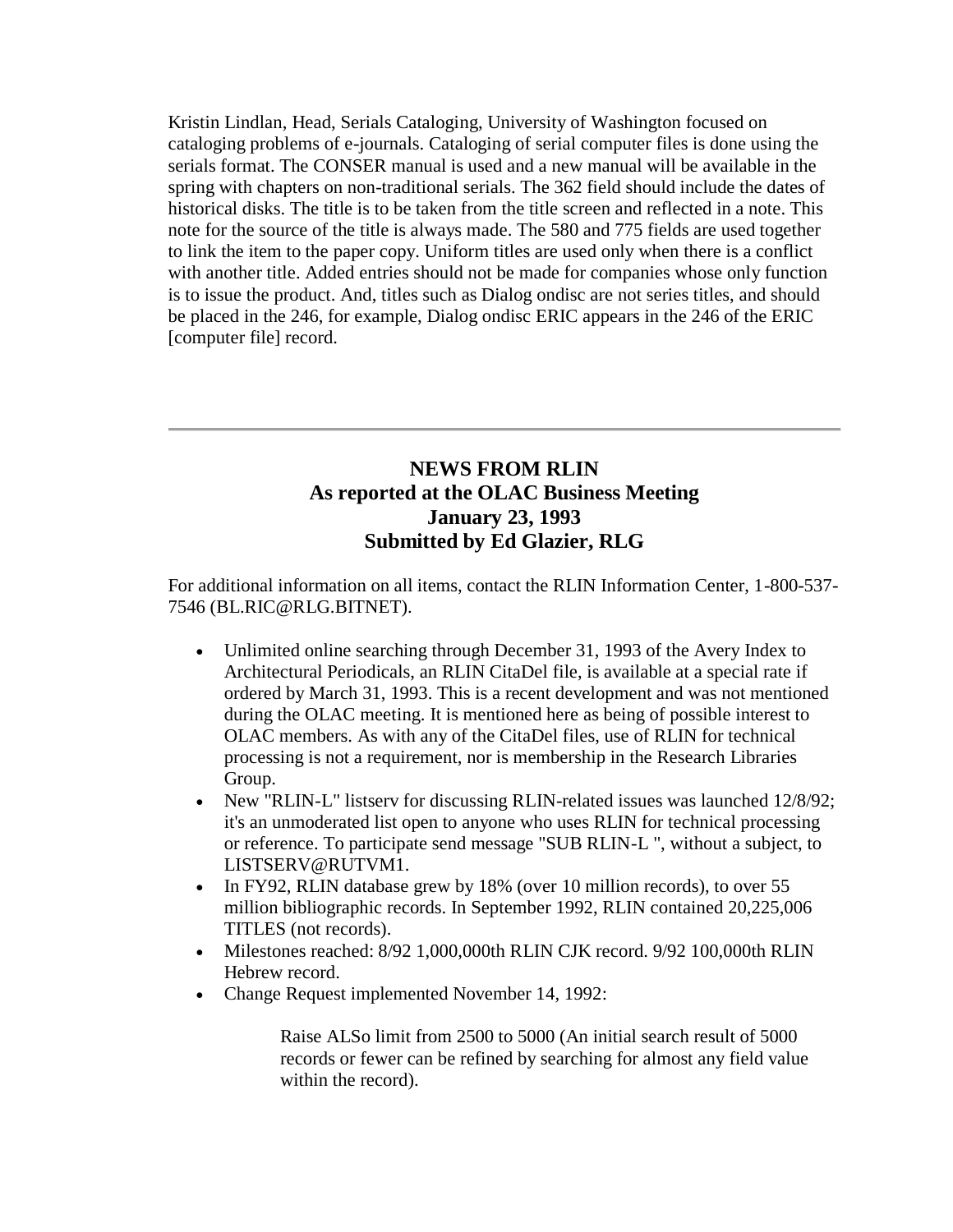- Starting 1/16/93, RLIN searching is generally available for four more hours on Saturdays (from 8 a.m. Pacific Time instead of noon). [Announced on RLIN NEWS and RLIN-L on 1/11/93.]
- Beginning 2/1/93 records transferred with the RLIN "PASs" command and records on RLIN tapes will include a new field, 003 (Control Number Identifier), containing the value "CStRLIN" (the National Union Catalog symbol for RLIN). Beginning on 8/1/93, 001 fields of RLIN MARC records will no longer have an "RLIN" prefix. [Announced on RLIN-L 12/18/92.]
- RLIN Z39.50 Server in Test: (14 institutions testing RLG's Z39.50 server)
- Format Integration: RLG is currently working on Format Integration, with the target of implementing it no sooner than January 1, 1994 in synchronization with LC and OCLC. This will have some impact on technical processing in RLIN, since almost all variable fields will be valid in all bibliographic files. There will be some changes in the RLIN input screens. Also may affect use of ALSo for some field-specific values.
- Eureka: the new patron-oriented search service is just starting its preview at 5 RLG institutions -- Columbia, Dartmouth, Emory, Rutgers, and U. Pennsylvania. It retrieves headings and records from all bibliographic files as if they were in one bibliographic file. The labels used on displays are consistent; to the Eureka searcher, it will look like Format Integration has already been implemented. Eureka is to be generally released late summer 1993; any interested library or institution (whether or not an RLG member) will be able to purchase Eureka searches (singly or by search blocks) comparable to how RLIN searches are sold now.

Note: Although Eureka is not designed for technical processing librarians, its implementation will provide wider, easier access to the records they catalog from or load into RLIN.

 Record transfer by file transfer protocols: this may be an alternative to transferring records between local systems and the RLIN database by tape. Survey on preferred options for transferring records from RLIN to local systems posted on RLIN-L on 12/8/92; results will also be posted on RLIN-L.

# **NEWS FROM OCLC As reported at the OLAC Business Meeting January 23, 1993 Submitted by Glenn Patton, OCLC**

**PRISM SERVICE:** With the migration of all OCLC ILL users on December 14, 1992, 99% of all online activity is now in the PRISM service. The ILL cutover went very smoothly with most of the questions being about PASSPORT rather than ILL functions. PRISM enhancements continue to be installed. The implementation of keyword searching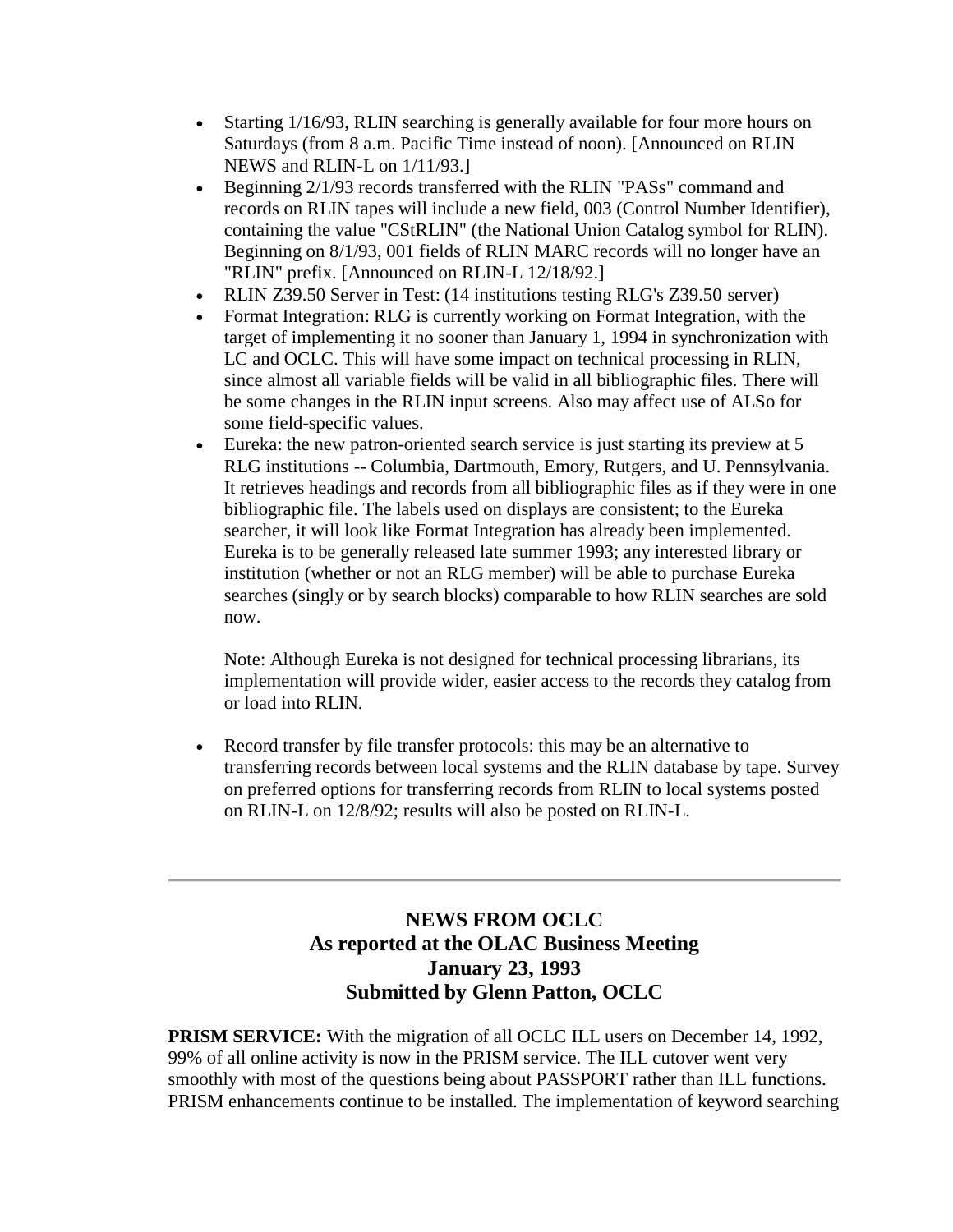(similar to what is available in the EPIC service) for PRISM service users is scheduled to be installed in the spring of 1993. In preparation for that installation, a computer-based training package will be distributed to all users. Another set of PRISM enhancements, including a PRISM "news" capability and enhancements for ILL, will be installed later in the spring.

**EDDC:** The new CD-ROM version of the Dewey Decimal Classification is being introduced at ALA Midwinter. The EDDC allows searching of the Dewey schedules, the tables, captions and relative index and links Dewey classification numbers to LC subject headings.

**WORKSTATION PRODUCTS:** New versions of two workstation products have been introduced recently. A new version of CAT CD450 allows connection to the PRISM service. The new version of CJK, called CJK Plus, moves the OCLC Chinese, Japanese and Korean capabilities in the Windows environment.

**SIZE OF THE OLUC:** At the end of 1992, there were 647,355 AV records and 43,091 Computer Files records.

**TAPELOADING OF RECORDS:** Library of Congress Computer Files records were loaded on January 23, 1993. Updates will be loaded each quarter as they are issued by the Library of Congress. There has been no progress on loading National Library of Medicine AVLINE records.

**DATABASE QUALITY:** Over the past several months, several scans affecting nonbook records have been completed. Included were corrections to obsolete values in field 007 and corrections to \$4 codes. In the coming months, OCLC will begin another phase of subject heading corrections and, using software developed as part of the Harvard retrospective conversion project, will begin to correct personal and corporate names.

**REFERENCE SERVICES:** In addition to the availability of serials table-of-contents information (ContentsFirst) and article citations (ArticleFirst), end-user document ordering is now available to FirstSearch users. Later this spring, FirstSearch users will be able to create interlibrary loan requests. These requests will be added automatically to the institution's ILL Message File for review by ILL staff.

### **ANNOUNCING**

**ALCTS CCS POLICY AND RESEARCH COMMITTEE PRECONFERENCE ON RESEARCH IN CATALOGING AND CLASSIFICATION June 25, 1993, New Orleans**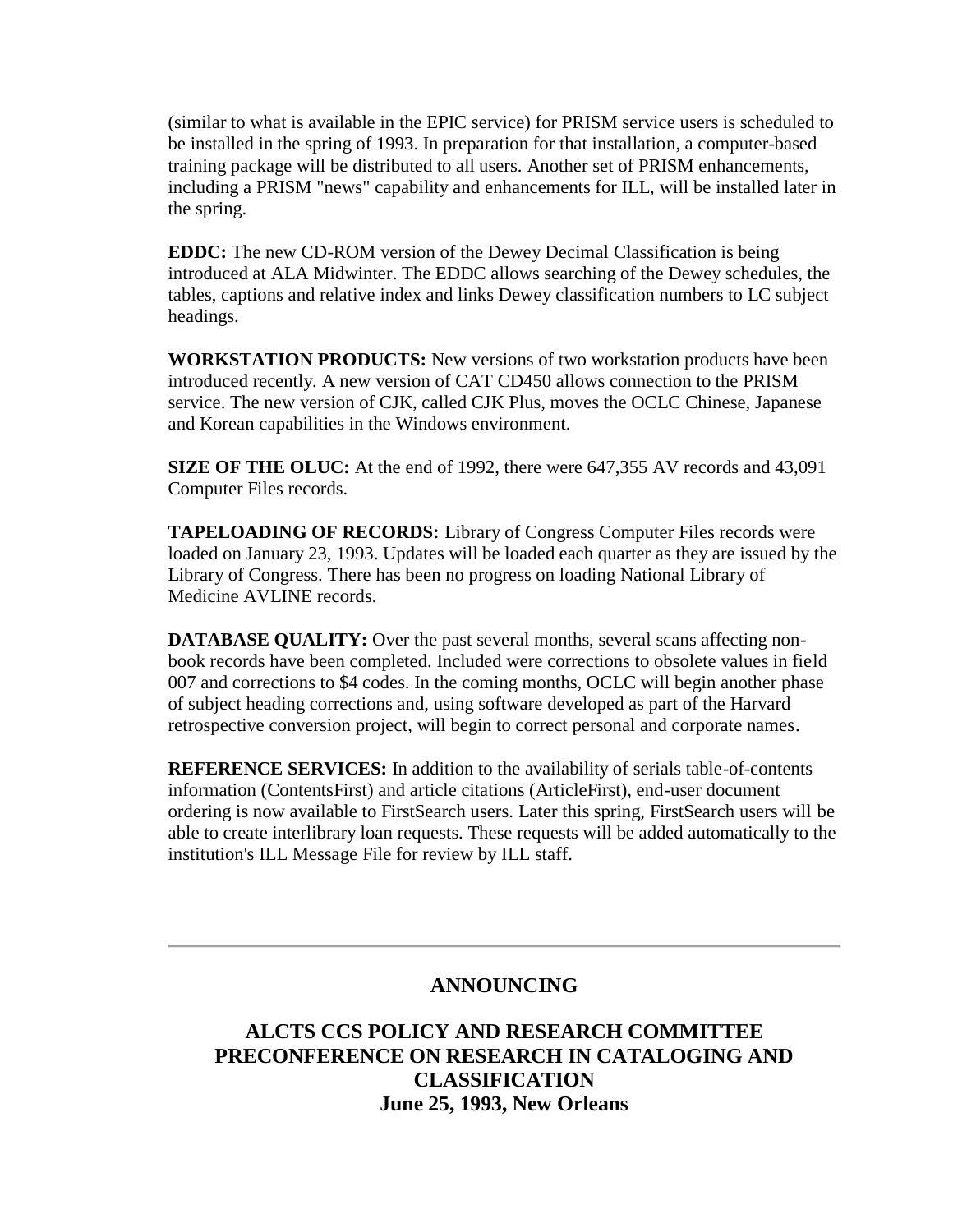The ALCTS Cataloging and Classification Section Policy and Research Committee will sponsor a preconference entitled "Research in Cataloging and Classification: Ways and Means" on Friday, June 25, 1993 in New Orleans. This one-day preconference will focus on planning and implementing a research project, from identifying a research question to selecting a methodology and publishing the results. It is aimed at practicing librarians who are interested in learning how to do research and librarians who are supervising and evaluating research on subject cataloging, classification, descriptive cataloging, and authority control. The members of the faculty will be Ruth C. Carter, Judith A. Hudson, Carol A. Mandel, Charles Simpson, Richard P. Smiraglia, Elaine Swenonius, and Arlene G. Taylor. The preconference will be co-sponsored by the Library Research Round Table and the ALCTS Audiovisual Committee. For further information, contact Daniel Kinney, Chair, Preconference Planning Committee, Main Library, SUNY at Stony Brook, Stony Brook, NY 11794-3347.

#### **NEWS AND ANNOUNCEMENTS Barbara Vaughan, Column Editor**

#### **EMEDIA: NEW ELECTRONIC MEDIA CATALOGING FORUM**

EMEDIA is a forum for the discussion of electronic media cataloging issues. Electronic media (E-media) are those information resources which require a computer interface either as a minimum requirement or to permit full utilization of the resource. E-media include: 1) tangible items acquired by libraries (e.g. CD-ROM, CD-G, software, electronic books, interactive media), and, 2) remotely accessed information (e.g. databases, e-journals).

EMEDIA serves as an information exchange and resource for catalogers. It is a moderated list and a project of ALCTS Computer Files Discussion Group (CFDG).

To subscribe send the following message: SUBSCRIBE EMEDIA your-full-name

e.g. SUBSCRIBE EMEDIA Joan Doe

to[:EMEDIA-REQUEST@VAX1.ELON.EDU](mailto:emedia-request@vax1.elon.edu) (Internet subscribers)

or[:LISTSERV@VAX1.ELON.EDU](mailto:listserv@vax1.elon.edu) (Bitnet subscribers)

Owner: Eric Childress [Childres@Vax1.elon.edu](mailto:childres@vax1.elon.edu) (919) 584-2549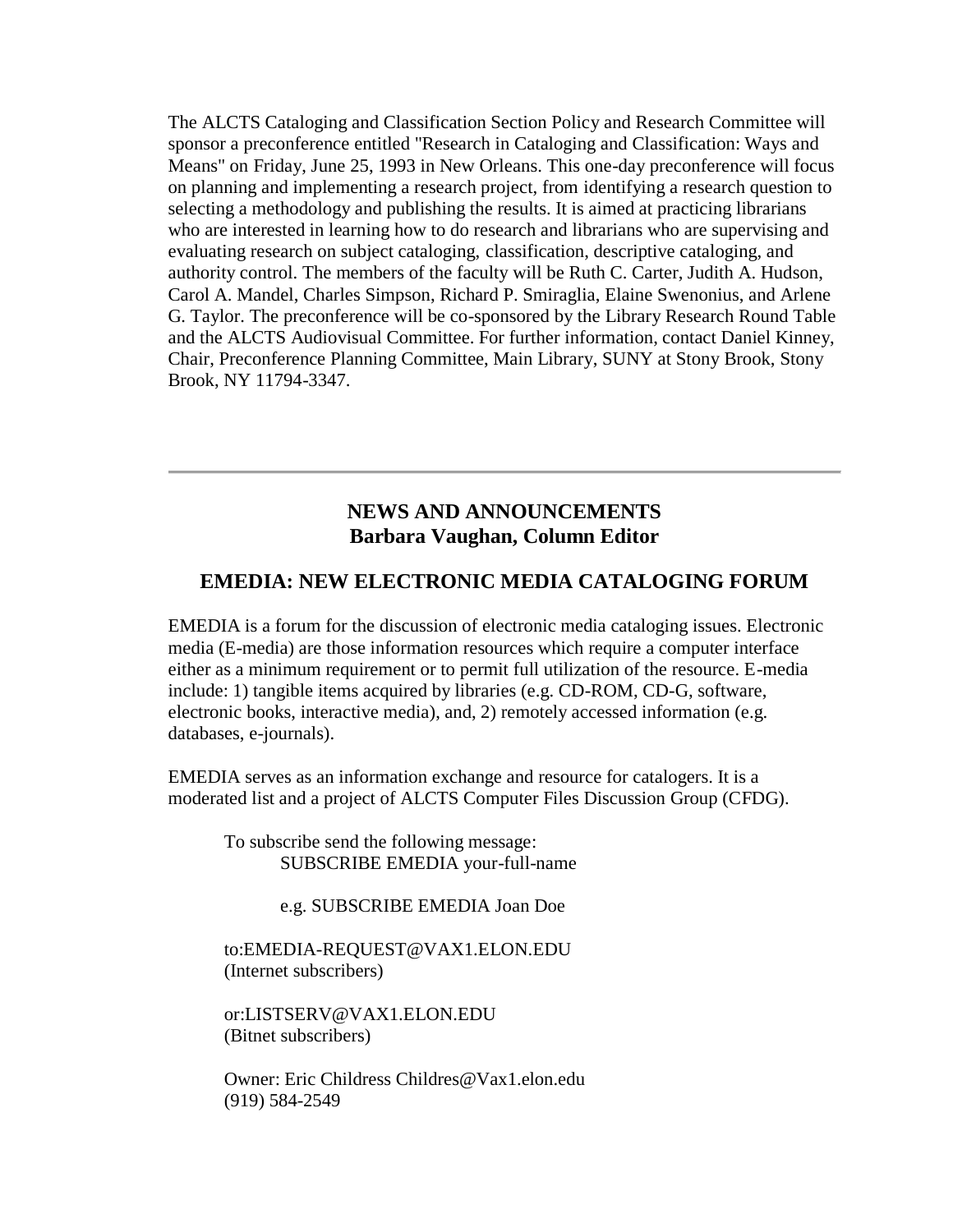### **MCJOURNAL'S FIRST ISSUE DUE SOON**

**MCJournal: The Journal of Academic Media Librarianship** will soon send out its first issue. One article which will be of interest to OLAC members is entitled "Videotape Cataloging Forms For Remote Site Gathering of Bibliographic Data." This new electronic journal was described in the December issue of the OLAC Newsletter.

### **QUESTIONS AND ANSWERS V. Urbanski, Column Editor**

This column concludes the discussions from the Question and Answer session at the OLAC business meeting held during the 1992 American Library Association annual conference in San Francisco. Remarks have been edited from a tape and from notes of those in attendance. Panelists for this session include: Ben Tucker (LC retired); Glenn Patton (OCLC); Ed Glazier (RLIN); Sheila Intner (Simmons SLIS); John Attig (Penn State U); Jean Weihs (Consultant). The moderator was Bobby Ferguson (Louisiana State Library).

**QUESTION:** When pre-AACR2R LC cataloging lists the publisher in what we now would call the "statement of responsibility" area, how do we justify an added entry for it? Do you feel it would be appropriate to make a note? And if so what sort of note would you make?

**ANSWER:** The idea of justifying an added entry is such that you only need mention the body somewhere in the catalog record to justify an added entry. You will frequently find that in cataloging government documents, you want to make an added entry for what is essentially the address of the personal author, that is, the agency for which they work. That is enough to justify in the traditional sense an added entry. You don't have to make a note for each body you wish to give an added entry for. Just the fact that the body is mentioned in the record (in this case in the publisher area). You only need to provide a note if you have something interesting to say about the body. ---Ben Tucker

In audiovisual cataloging we also routinely make added entries for whatever body is listed in the 260 subfield b as the publisher's name. ---Sheila Intner

If the transcription of the name in the publisher's statement is sufficient to explain what the relationship is between the item and the body then no further note needs to be made. - --John Attig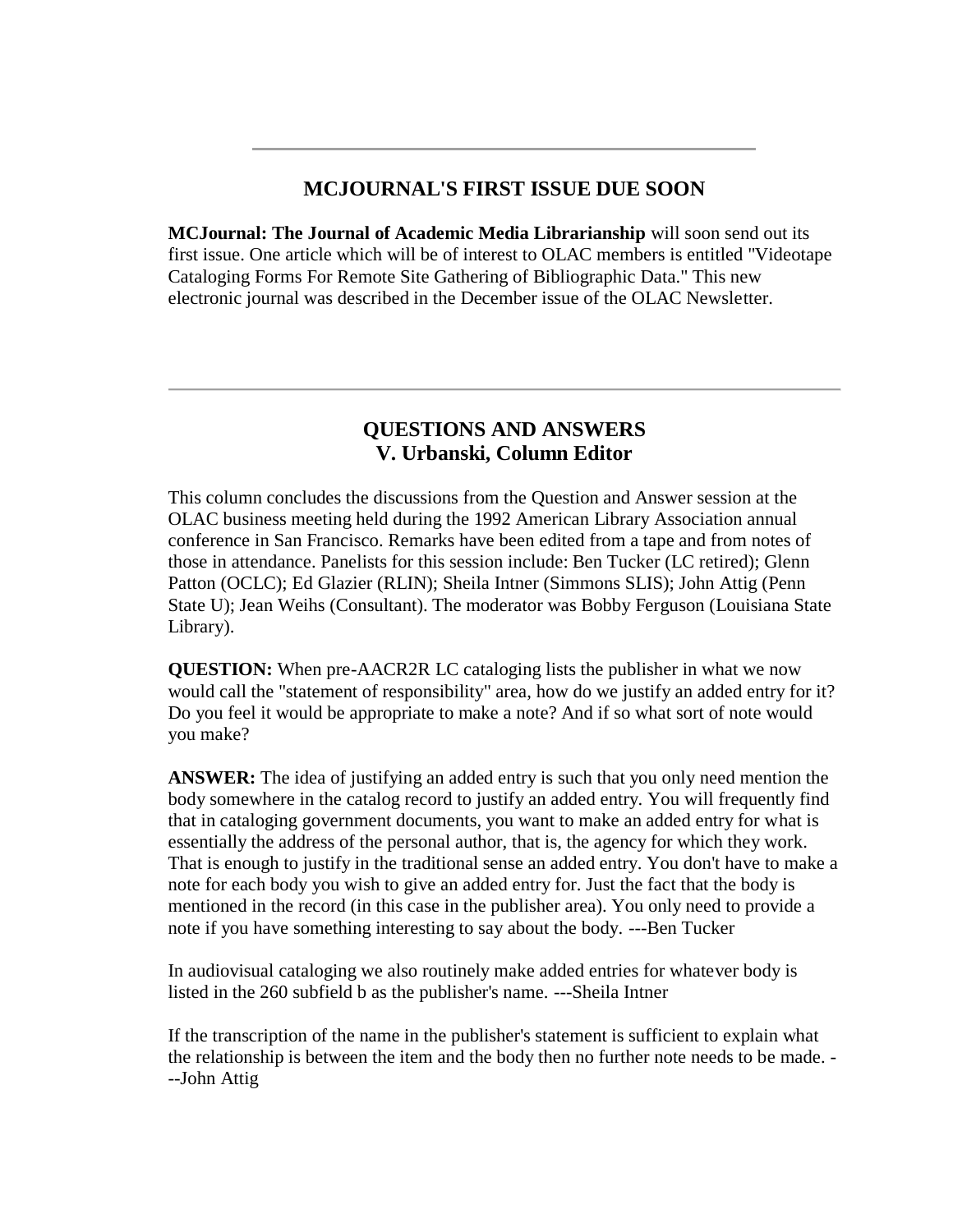21.30E1 indicates that an added entry is made when the responsibility extends beyond that of merely publishing. So the cataloger has to make a judgment about the importance of the body's name as a retrieval mechanism. Then 21.30F1 provides the catch-all statement to "Make an added entry under the heading for a person or corporate body...if the heading provides an important access point..." ---Ben Tucker

Actually that is a good point, because it is different from what it used to be. We used to try to limit access points and it is difficult to digest this general flip-flop to more access points in a catalog record. ---Sheila Intner

**QUESTION:** A question came up recently on AUTOCAT regarding the treatment of product names and I thought this would be a good place to talk about it. The questioner was wondering how to handle product names like Infotrac, SilverPlatter, ProQuest, Dialog on CD-ROM labels. She listed five ways she had seen them treated on OCLC catalog records: considering them to be the title proper followed by different subfield b subtitles; considering them to be just the first word in a longer title; putting them in a series statement as a 440; putting them in an "at head of title note" and tracing them in a 740; or, using a 246 13 field for the product name for serial CD-ROM.

**ANSWER:** I don't think any of those treatments are wrong as such. All of them are justifiable. But I would worry about treating it as a series because there is a rather more precise definition of how the thing is organized in that case. In the abstract any of these are legitimate. ---John Attig

When I have questions like this I usually go into OCLC and see how other catalogers have treated similar titles. ---Audience member

I agree with John. The one thing I don't like is treating it like a series because in fact it is a serial. All of these are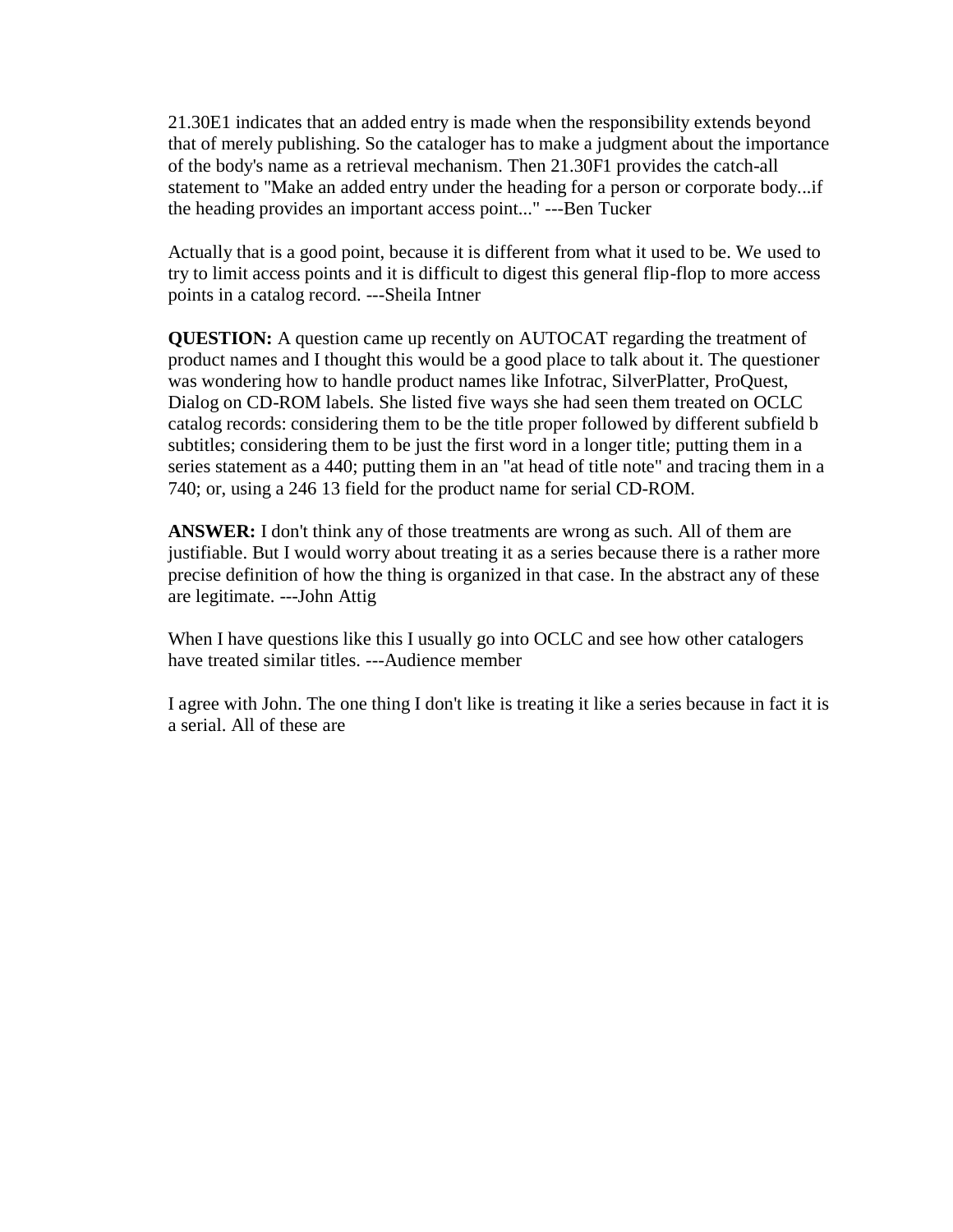issued serially with updates every quarter, every month or whatever. And, I think it is harder to justify treating that as a series than it is to treat it as a title and part, or any of these other ways. ---Sheila Intner

I don't like the title and part approach because the title is distinctive. I like treating it as a series, because this name does function like a series. There are a whole bunch of different distinctively titled "things" all put out under this "series" and publishers have three or four different "series" that they throw these different titles into. ---Audience member

Another question to be asked, is whether or not these really refer to a title at all. I am thinking of things like Dialog on Disc and SilverPlatter which can be thought of as referring to the database it contains, but more likely refers to the fact that it is issued by this company and that it is accompanied by their search software. ---John Attig

I think CONSER is going to be talking about how to treat these statements. This may help develop a consensus among serials catalogers that can be used as a guideline. --- Audience member

For those of you who were members of the CC:DA Interactive Media Task Force, let me just remind you of one of the packages we looked at-- "Docent". Docent was the search software that went with each of the separate products. And, I started calling it "Docent... (whatever the individual product title was)" (like "Docent American masters") and I was quickly corrected by the representative demonstrating this product who said "Oh, no, no. That is not Docent. Docent is just the retrieval software." Those were all monographic, those were not serials. You could have made a justification for turning Docent into a series title except that it really refers to retrieval software. ---Sheila Intner

There is another question hidden in there. How do you treat this retrieval software? Is it an integral part of the item or is it part of the machine? ---John Attig

SilverPlatter is a good example. You buy one software package and it runs ten products but even on the non- software part the name appears and it is what people ask for. They want "SilverPlatter." So whatever we do, we do need consistency. It is hard for a cataloger working from the utility databases to pick between so many treatments. And, people tend to put in new records for their own way. ---Audience member

Fullness of record is critical. And, don't put in a new record, unless you are really sure that it is a new title and that it is not just someone else's understanding of the best way to handle the title transcription. ---John Attig

At my library, we are encouraging CONSER to not catalog the search software on the title at all because it is so problematic. As soon as you put the system requirements in, they are obsolete. Nearly every new edition of the search software has new size requirements or new peripheral requirements. ---Audience member